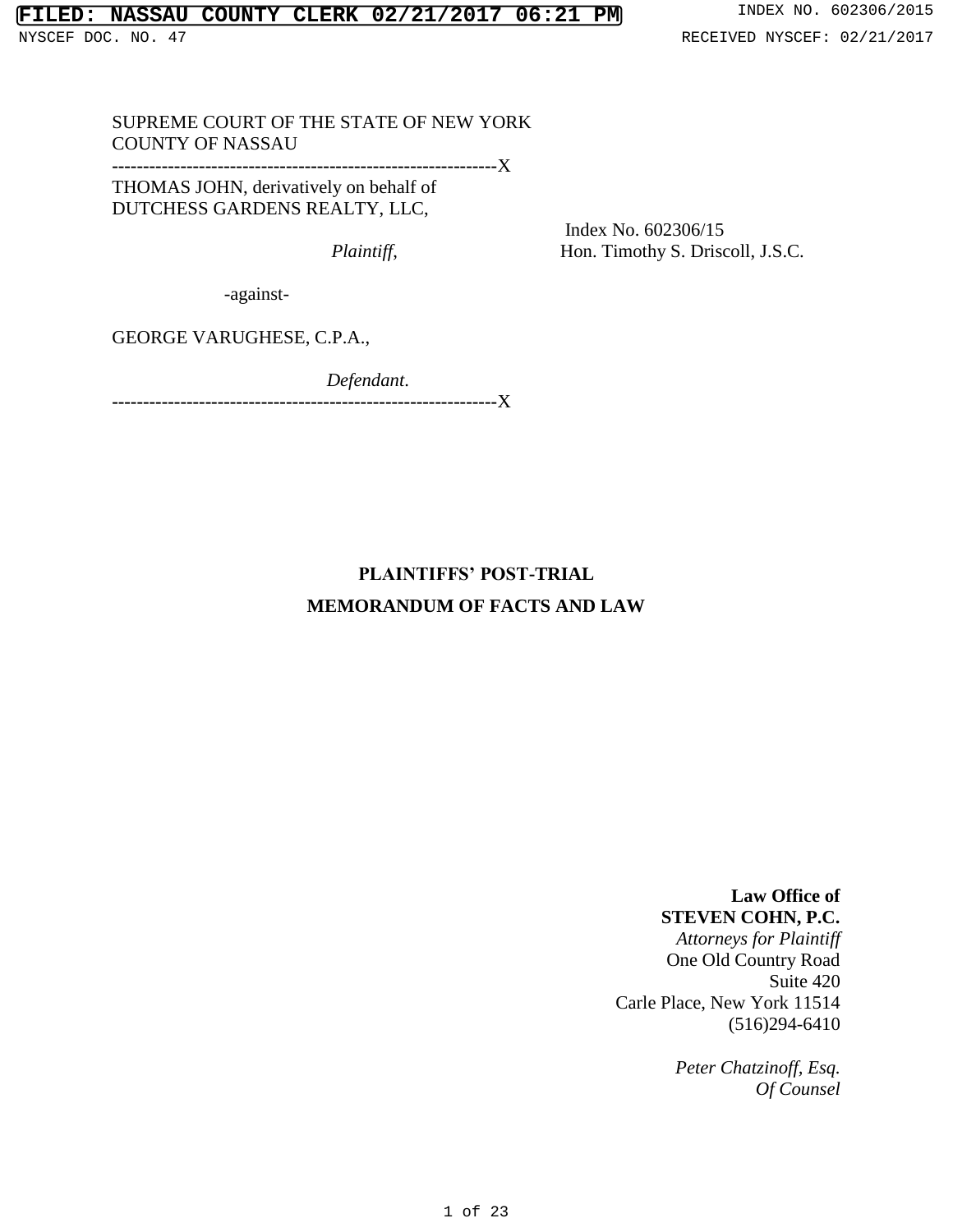#### **PRELIMINARY STATEMENT**

This action was brought by plaintiff Thomas John on behalf of DUTCHESS GARDENS REALTY, LLC (hereinafter, "the Company") against defendant GEORGE VARUGHESE, C.P.A., for his gross negligence, breach of fiduciary duty, waste, and gross misrepresentation during his management of the Company from late 2009 until May 2013.

As established at trial, during the period of his management of the Company that owned and operated a small shopping plaza, defendant used the Company like a "piggy bank" for his own personal benefit, diverting Company assets to charge expenses and pay bills unrelated to the Company, continuously paying himself and his cronies, yet not paying the Company's necessary expenses. Defendant used the Company's resources for his own benefit while actively deceiving the Company's members as to its financial condition, the security and physical state of the Company's shopping plaza, and of course, his own wrongful diversions and cover-up. Not only did defendant refuse the Company's members' demand for an accounting, but he actively prolonged his personal access to the Company's revenue stream by concealing from the members crucial events that would have surely led to his removal: that fire insurance had been lost due to his own gross negligence, that a catastrophic fire had subsequently destroyed one-third of the shopping center, that a mortgage foreclosure action had been commenced against the Company, that he was reporting to the members less than he was taking, and reporting to IRS more than he was taking, and that he was siphoning off whatever money the Company earned, and covering it up.

In so doing, defendant sabotaged the Company's viability, and left it compelled in 2014 to sell its single asset – the shopping plaza – at a nearly total loss.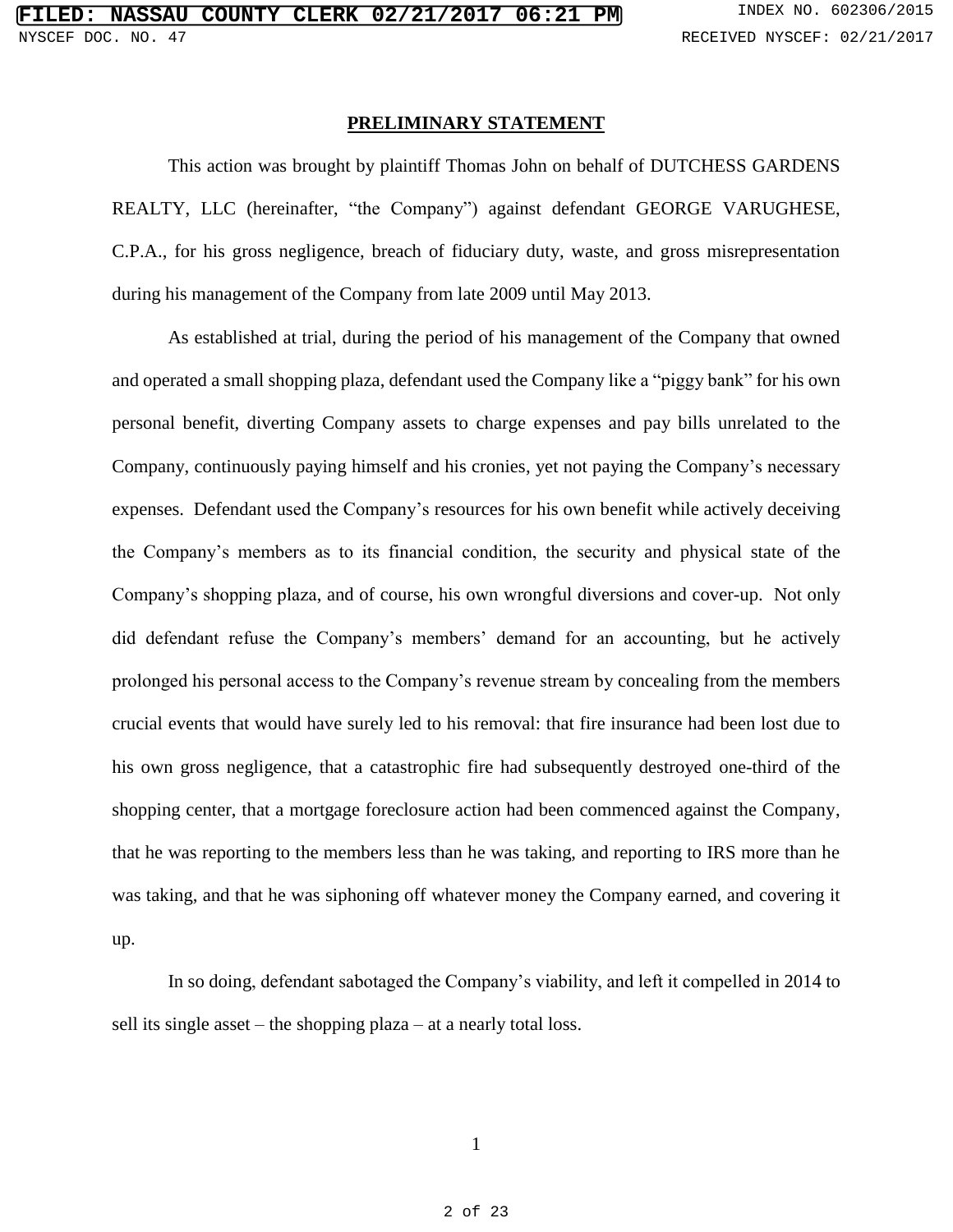At trial, defendant largely denied without any substantiation that he was involved in the looting and misrepresentations, though he had no viable explanation for the fraudulent and greedy practices that characterized his tenure as the Company's ostensible managing member.

Mostly, defendant's trial defense featured an elaborate and irrelevant distraction, consisting of defendant's implausible, personal counterclaims against Thomas John for his alleged missteps when he managed the Company prior to 2009, all of those counterclaims failing as immaterial, unsubstantiated in fact and, most critically, not brought by the Company and its members or with their consent. Ironically, defendant's purported counterclaims address John's alleged improprieties that occurred during a period when defendant was the Company's accountant and a member, and he approved and ratified all of John's transactions about which he now complains. Defendant's counterclaims – which he advanced seeking some offset for *his* looting the company -- were not only left unsubstantiated at trial, but even had they been proven, they would have been irrelevant. The alleged counterclaims would be claims owned by the Company alone, which has not authorized any such counterclaims, and such claims could not offset the Company's claims herein against defendant for his fraudulent, larcenous scheme.

For the reasons adduced at trial, and as set forth below, judgment should be entered for the Company.

2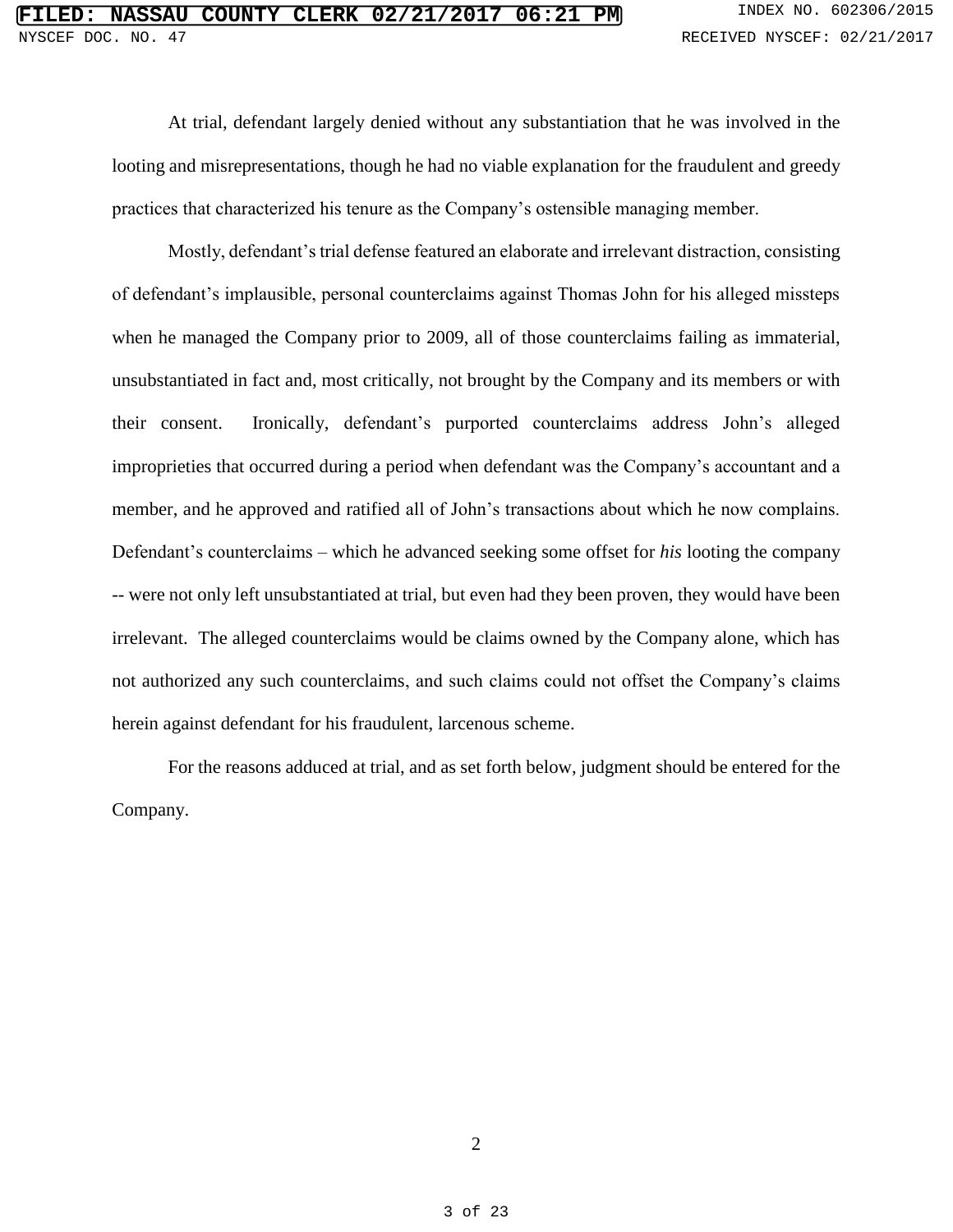## **STATEMENT OF FACTS**

In 2000, some thirty individuals formed the Company for the purpose of purchasing and operating a small shopping plaza in Wappingers Falls, New York (P. exh. "1" and "2"; tr. 15-16).<sup>1</sup> Thomas John, the member with the largest ownership interest, arranged the \$3.45 million mortgage loan (on a \$4.4 million purchase), provided his personal guarantee, and served as managing member (as elected by the members) until 2009 (tr. 15-17). John owned and operated a real estate management company that he used to manage the premises (tr. 17-18).

The Company earned revenues from rental income for its 15 or 16 commercial units, and was obligated to pay its mortgage, maintenance and utilities costs, insurance, and management and professional fees (tr. 18-19). John's management company (American Gardens) charged a management fee of 4% of rent collections (tr. 19-20).

At times, the Company's revenues did not cover its expenses – the \$53,000 monthly mortgage being the largest component thereof (tr. 35) – and John made loans to the Company to cover the shortfall. Evidence of these types of loans appears in the Company's 2007 bank records, the only available records from the period preceding 2009 (tr. 20-22, 29-34; P exh. "29").

During the period 2000 to 2009, John managed the Company, and reported to the members at quarterly meetings at which defendant made accounting presentations (tr. 22). Defendant was the Company's accountant throughout, and prepared annual income tax returns in consultation with John or his management company (tr. 24), and defendant was paid an accounting fee (tr. 196). Defendant had unfettered access to the Company's books and records (tr. 24, 224).

 $\overline{a}$ 

<sup>&</sup>lt;sup>1</sup> Referenced to "P exh." are to plaintiff's exhibits admitted into evidence at trial, and references to "D exh." are to defendant's exhibits admitted into evidence at trial. The transcript of trial is annexed hereto; references to pages of the transcript are noted as "tr.".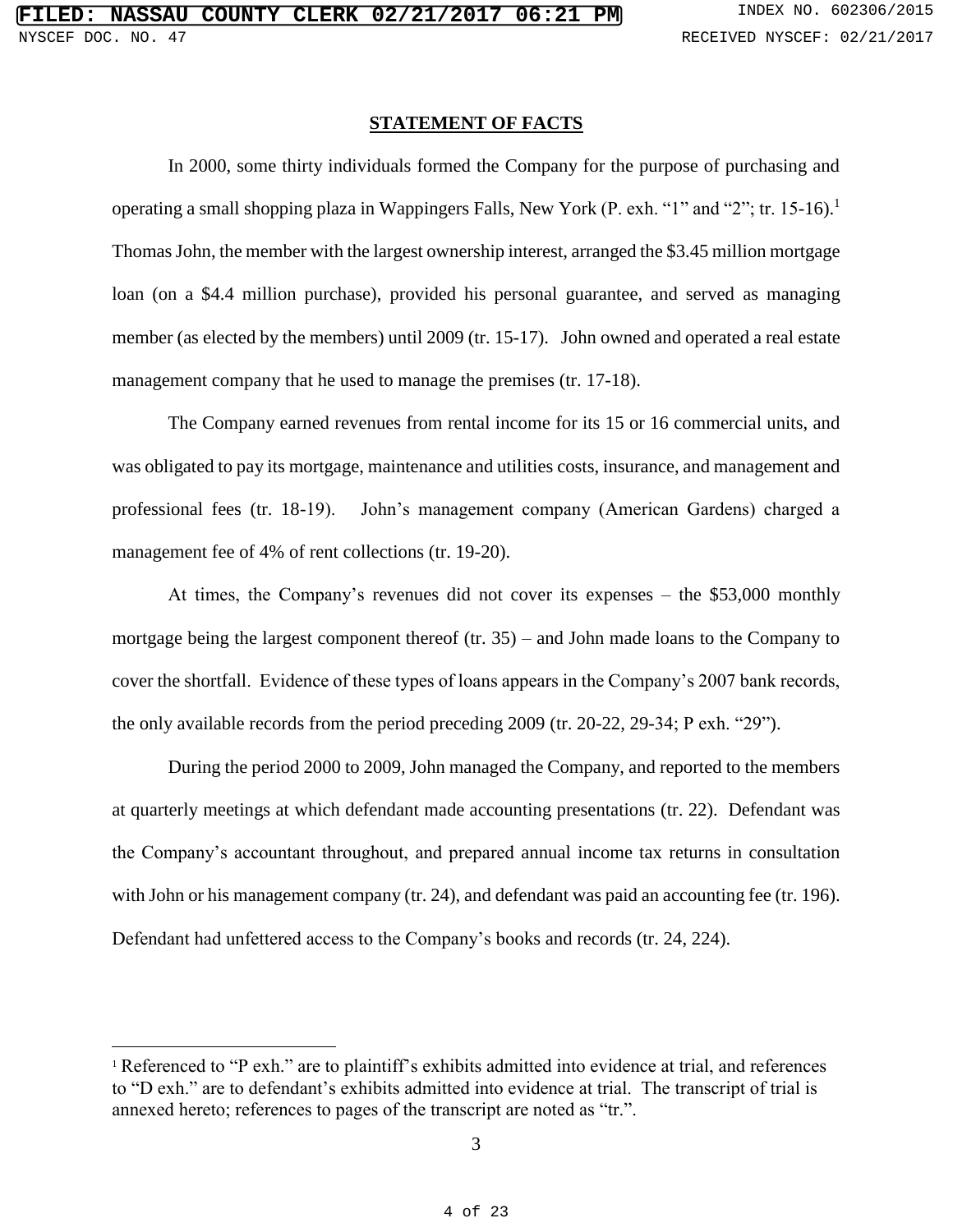During John's term as managing member, the mortgage loan was refinanced twice, both times with the approval and resolution of the members, including defendant (tr.224). In 2003, a loan refinance was undertaken in order to make some capital improvements and to distribute dividends (tr. 24-26); in 2008, a refinance was made to repay a portion of the loans John had made to the Company, leaving a balance due to John for which he filed a UCC security statement (tr. 34-35).

In late 2009, the Company members met and agreed that John would relinquish his role as the managing member, as he could no longer afford to subsidize the Company's losses (tr. 42). Defendant assumed the functional role of managing the Company in or about September 2009, though not officially appointed until January 2010 (tr. 42, 190; P exh. 16). Defendant had already surreptitiously opened a Company bank account at TD Bank in September without authorization, and began collecting rent from tenants and writing checks (tr. 231; P exh. 23).

Defendant's early activities reflect his intention from the outset: to use the Company's checking account and stream of rental revenue to pay himself and his associates who worked on his other investment properties. Checks beginning in 2009 (P exh. 23) show thousands of dollars being disbursed to contractor N.Y. Wonder Construction, property manager Jeff Crumpton, cash, and defendant himself.

N.Y. Wonder Construction was a contractor whose principal, Ghayoor Hussein, was like a son to defendant (tr. 324), invested at least \$100,000 with defendant in other projects (tr. 330-31), and performed work for defendant on four of defendant's other properties and his home (tr. 234, 328-29). Defendant paid Hussein over \$30,000 of Company funds in the first few weeks after gaining control of Company finances, ostensibly to make good on a check bounced by the Company under John's management. But defendant – a licensed C.P.A. – and Hussein could not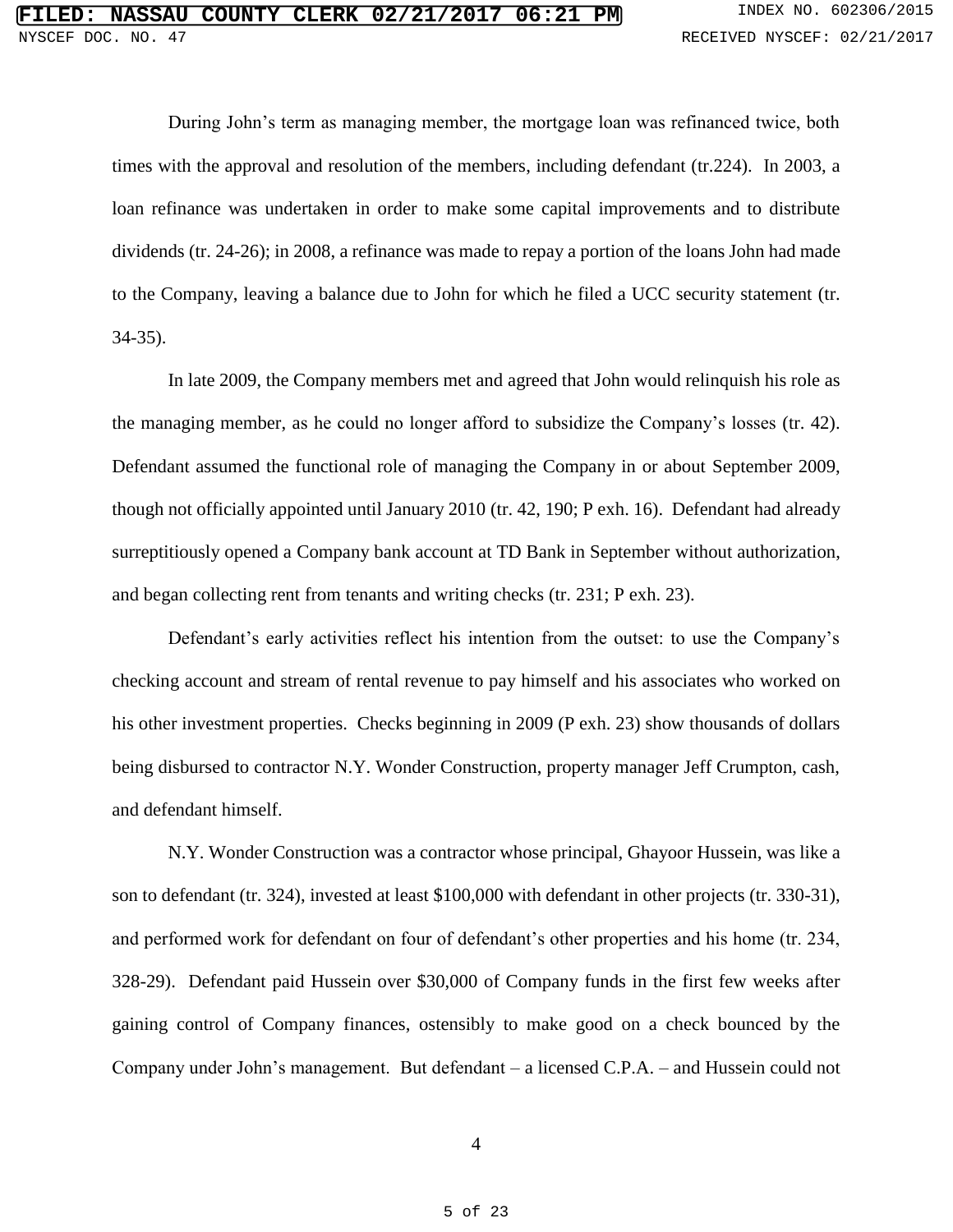get their story straight regarding the alleged "bounced check": defendant claimed that Hussein brought him documentation including the bounced check, but he lost it (tr. 232); Hussein testified that he did not show defendant any bounced check, but just told him that he needed to be reimbursed (tr. 328). Indeed, whether Hussein or his business did anything at all to justify the payments is doubtful, given that he alleged without any supporting documentation the fantastic claim that he traveled more than 100 miles round-trip to the Company's property some 40 or 50 times in the span of six months to perform the alleged work (tr. 326-27). Crumpton – who managed the property at the end of John's tenure – had no recollection of Hussein doing any work at the property prior to defendant assuming control.

Defendant also paid Crumpton substantial management fees, in addition to paying himself management and accounting fees. Crumpton, who also managed some of defendant's other properties, had been hired at defendant's urging about one or two months before John was replaced, and John's management company had paid him a 3% commission, coming out of John's 4% management fee commission (tr. 58, 351-52). Somehow, in the first few months of defendant's stewardship of the Company, Crumpton was paid substantial sums that seem to be unrelated to any work he could have done for the Company (tr. 58, P exh.  $23)^2$ . Worse, from 2009 to 2013 Crumpton was paid his increased management fee directly by Company funds – not out of defendant's management fee – as defendant paid himself Company funds as an additional management fee blended with accounting fees, and also paid Crumpton's daughter some fees for management (tr. 58, 272-73, 351).

 $\overline{a}$ 

<sup>&</sup>lt;sup>2</sup> Crumpton had been an employee of John's management company for one or two months prior to defendant's assuming control of the Company, and any commissions allegedly owed to him were not liabilities of the Company.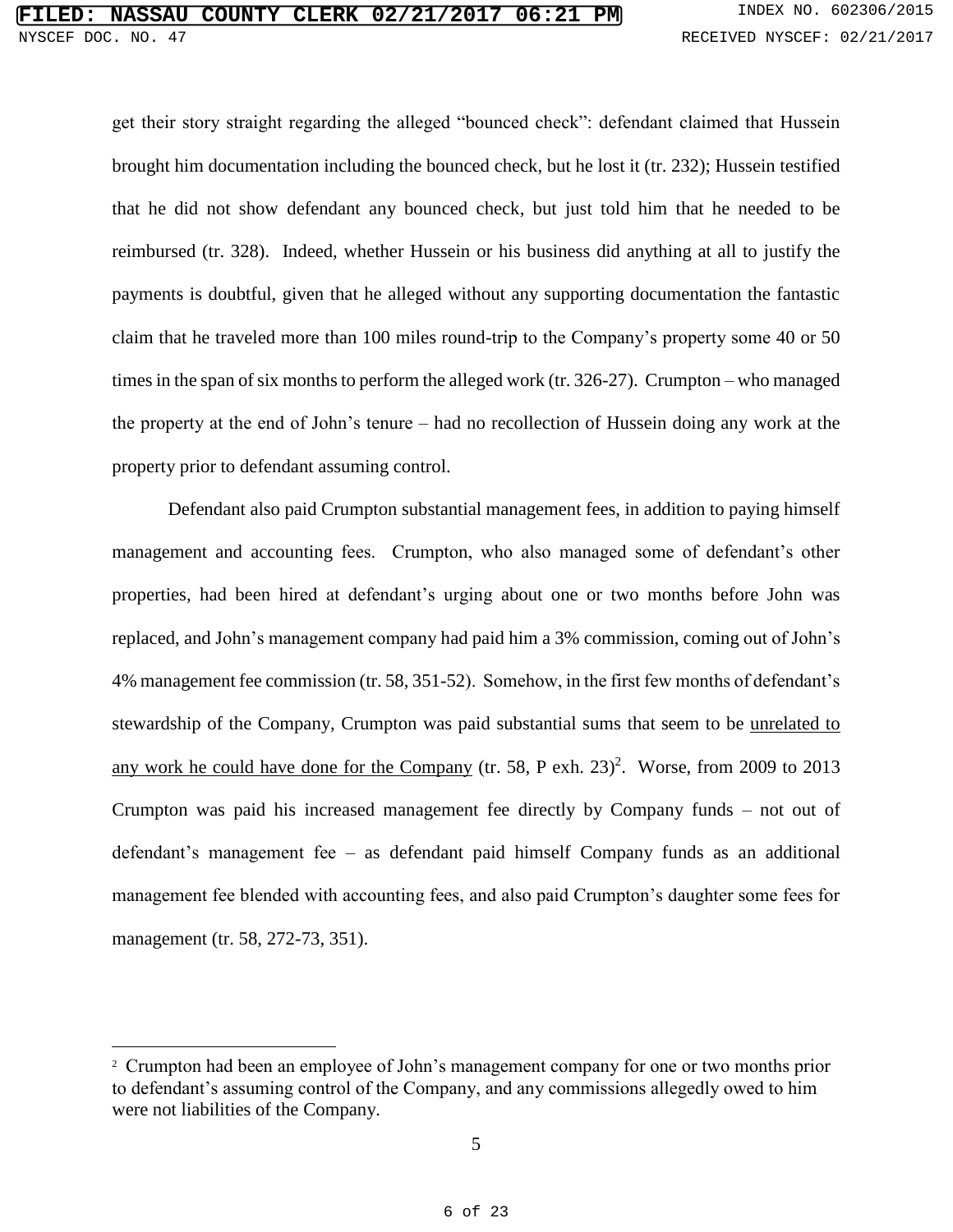With the Company's cash flow steered toward defendant's associates and himself, defendant in 2010 expanded his abuse of the Company's assets. He secretly used the Company's TD Bank account to fund hardware purchases for other investment properties and businesses (P exh. 24-A, 24-B, 24-C, 24-E, ), his travel to India, hotel stay, and entertainment in matters admittedly unrelated to the Company (P exh. 24-B, 24-C), home appliances (P exh. 24-D), and miscellaneous unsupported cash withdrawals (P exh. 24-E, 24-F, 24-G, 24-I, 24-J; tr. 249). Only years later – at deposition – did defendant claim that he would reflect these wrongful diversions as such on the Company's books, but he never did so and he never revealed these diversions to the members. Further, two entire months of rental revenue totaling some \$70,000 – in June 2011 and December 2011 – disappeared completely, with no deposits reflected in either of those months' bank statements, or delayed (as defendant assured the Court they were) to the following months' statements (P exh. 24-H, 24-I, 24-K, 24-L).

Meanwhile, defendant's self-interested management of the Company's actual business eroded into gross mismanagement. In September 2010, the Company's property insurance carrier advised defendant that the Company was required to have a hood duct in one of the shopping plaza's stores cleaned, or else its fire insurance coverage would be terminated (P exh. 5). The cost of such a cleaning is about \$100 (tr. 246), yet defendant did not have it done. Instead, in reckless disregard for the severity of the matter by someone acutely aware of the crucial need for fire insurance (tr. 250-51), he allowed the fire insurance to be terminated, and did absolutely nothing and enlisted no assistance to replace that coverage for at least the next eight months (tr. 248; P exh. 6). Defendant's claims of being unaware of the loss of fire insurance coverage is belied by reason and common practice of mortgagees, who repeatedly notify mortgagors of such coverage lapses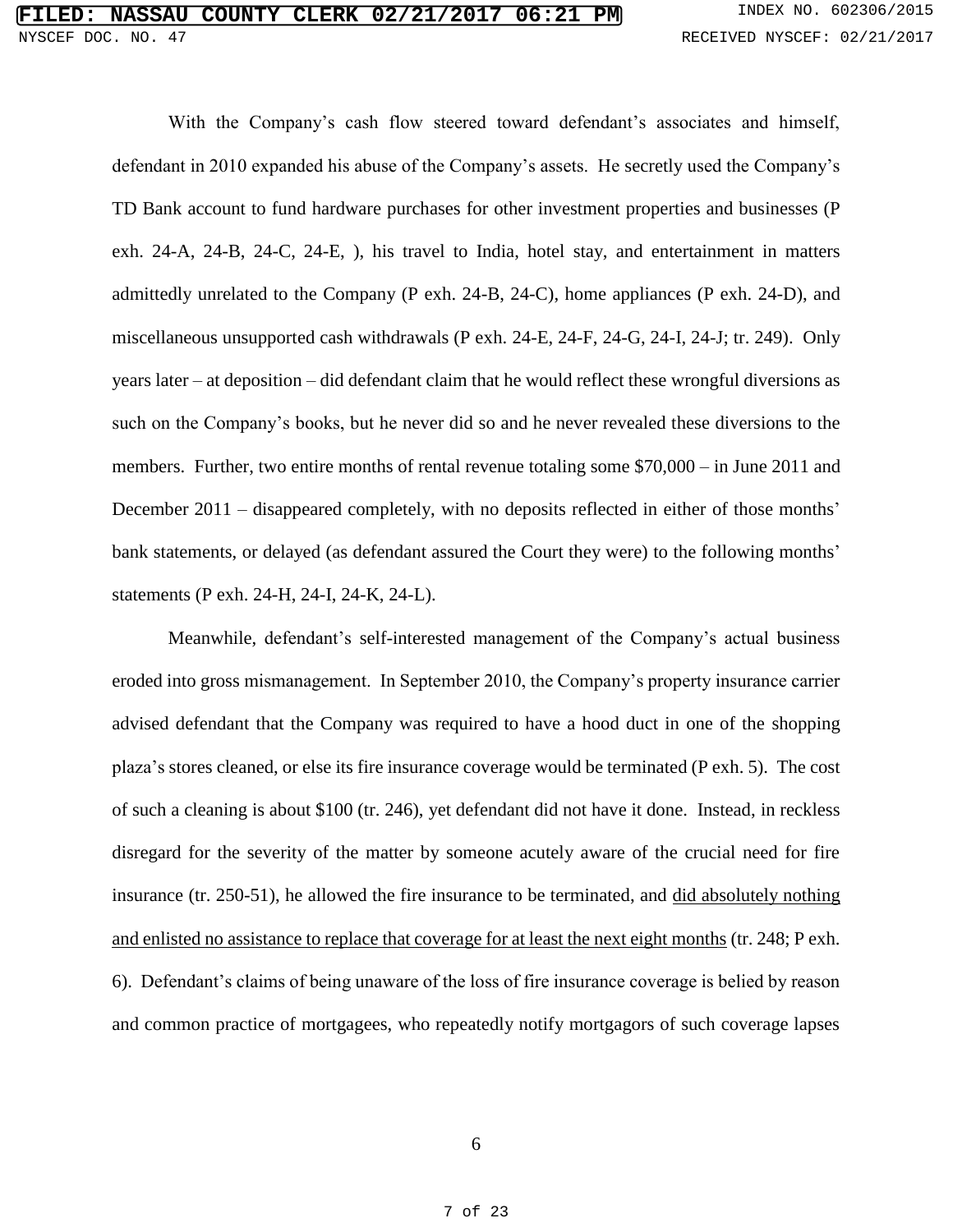prior to securing their own insurance (as the bank did here), inasmuch as a loss of fire insurance coverage can be grounds for foreclosure.

Unfortunately, it was then, on May 31, 2011, that a devastating fire ravaged the Company's shopping plaza and destroyed five stores, causing close to one million dollars of uninsured damage and loss of rent (tr. 253, 354-56; P exh. 18).

With the Company's revenue now impaired by the loss of tenants due to the fire, and with defendant continuing to pay himself and his cronies, he negotiated a reduced "interest-only" payment on the mortgage of \$20,000 per month.<sup>3</sup> Soon after, he could not sustain even this payment and falling six months behind on the mortgage, the Company's mortgagee commenced foreclosure proceedings in February 2013 (tr. 201-02; P exh. 19). Of course, one reason for the continued shortfall in mortgage payments was that under John's management, as a 35% owner of the Company and a personal guarantor of its mortgage loan, he had loaned the Company the funds necessary to keep the mortgage current; under defendant's management, there was no similar financial rescue (tr. 21). That, combined with defendant's self-serving abuse of the Company, left the property vulnerable, and defendant concealed that vulnerability from the members.

Meanwhile, as defendant continued to have the Company pay himself, he ceased paying property taxes, exacerbating the Company's financial condition. Despite his assertions to the contrary, he was unable to substantiate any property tax payments for 2010 and 2011 for the Company (tr. 268-69).

In May 2013, defendant called a meeting of the Company's owners – the first investors' meeting called by defendant in over two years! (tr. 257-58) – purportedly to apprise them of the

 $\overline{a}$ 

<sup>&</sup>lt;sup>3</sup> This sum was substantially less than the \$53,000 per month in mortgage payments under John's stewardship (P exh. 29).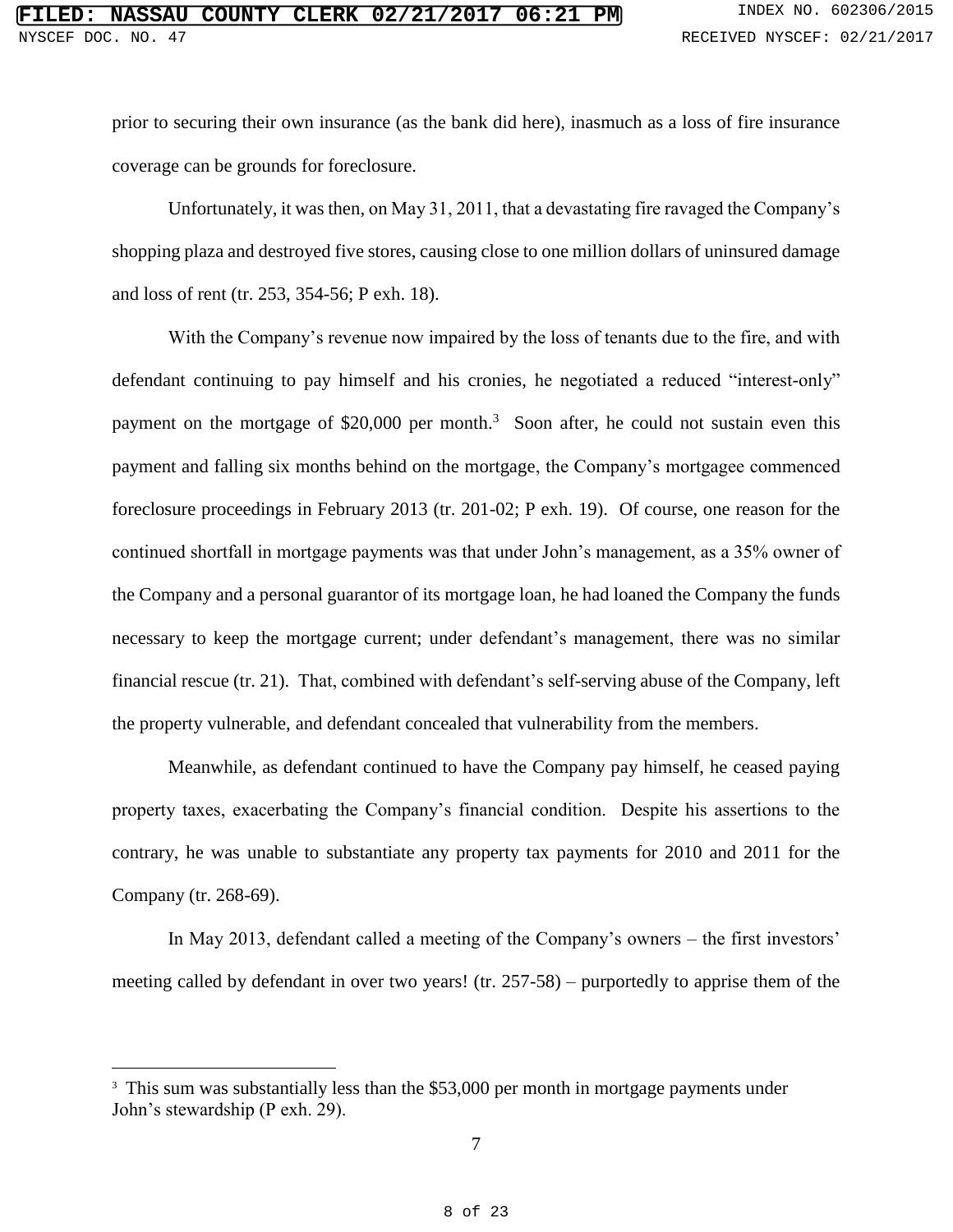Company's condition. His notice for the meeting (P exh. 10) makes no mention of defendant losing the fire insurance, his continued failure to replace that insurance coverage, the devastating fire itself, the monthly shortfall, or even the foreclosure. Instead, the notice references only a "threat" of foreclosure, and a passing barb at John, who received notice of the meeting after it had been held (see P exh. 10, p.2; tr. 65). Defendant did want the only member who would ask him difficult questions to attend the meeting. Instead, he was content to lie to the Company members by claiming that the Company was "free from all accumulated liabilities" (P exh. 9).

At the meeting itself, defendant (who somehow could not recall at trial whether his allowing the property to have no fire insurance, the horrible fire, the mortgage shortfall, or the foreclosure were discussed [tr. 258]) distributed to the Company's members a spreadsheet he had prepared (P exh. 4; tr. 69, 145). The spreadsheet cemented defendant's pattern of obfuscation, containing numerous distortions, including the following:

- defendant failed to account to the Company's owners for the period in late 2009, when defendant appointed himself managing member, opened a bank account without authorization, and began disbursing collected rents to himself, Crumpton, and Hussein (tr. 71-72);
- defendant's spreadsheet showed nearly \$20,000 less in accounting fees than he actually paid himself (tr.74-75);
- the spreadsheet alternated between the cash and accrual methods of accounting, which guaranteed a gross distortion;
- defendant's spreadsheet also underreported management fees he paid himself and Crumpton, his long-time manager in other investment properties (tr.74-75);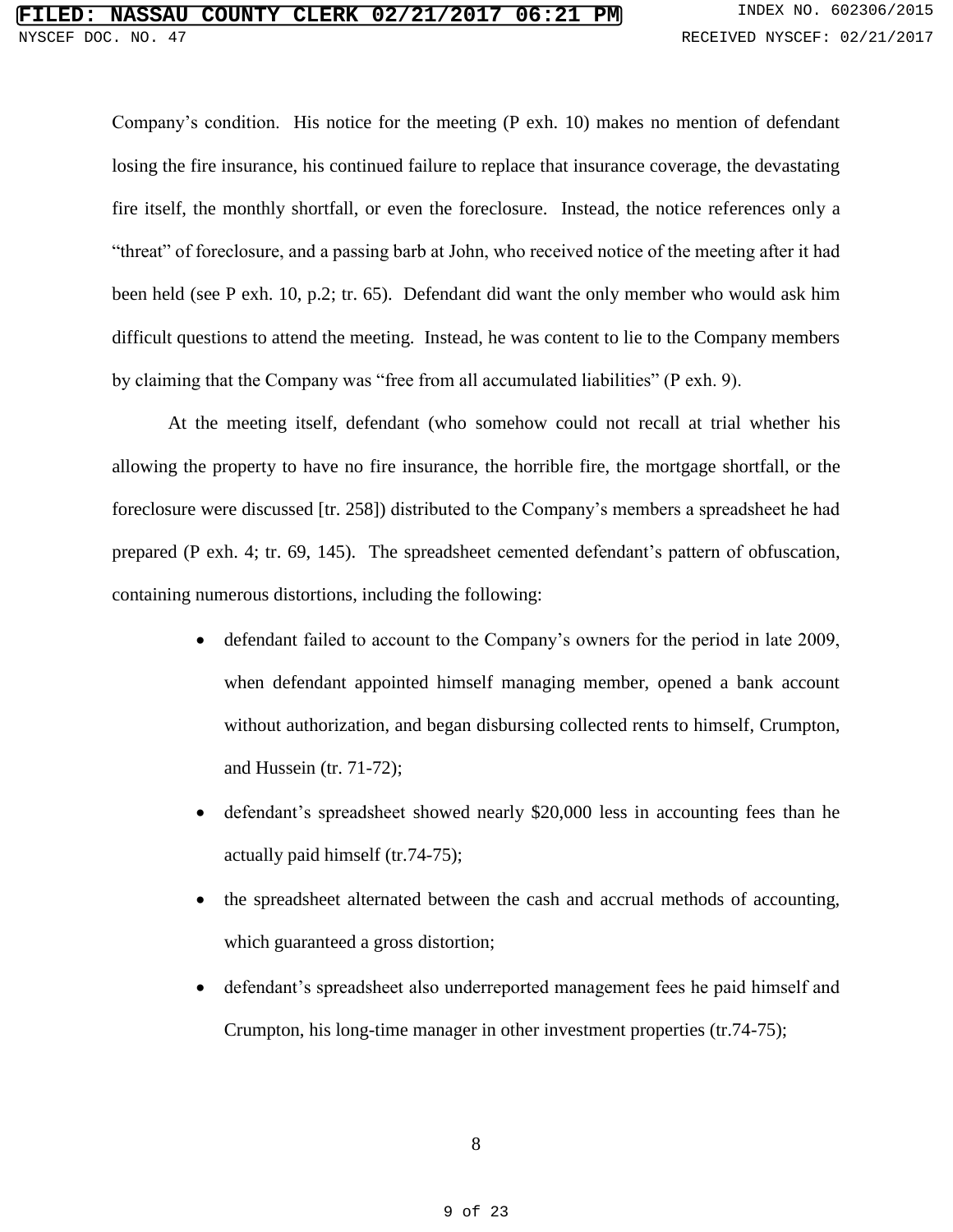- defendant's deceptive spreadsheet reflected bank balances for 2010, 2011, and 2012 that were underreporting some \$170,000 in total; and
- defendant also reflected a bank balance in 2013 for the Company of some \$57,000, when in fact he had already pilfered most of that money (tr. 74).

As to the last of these irregularities, only a month before the May 2013 meeting, defendant had taken \$50,000 of Company funds for himself by surreptitiously writing a check for that amount to "Legacy Accounting", a corporation he owned with his daughter and controlled (P exh. 22; tr. 263-64). Legacy Accounting had no business with the Company and was owed nothing by the Company. Defendant now claims that he took the Company's \$50,000 without telling anyone because he feared that John's creditors might access the Company's funds, though even had that alleged fear somehow been reasonable, he could have simply distributed the balance to the Company's members rather than taking it for himself (tr. 263-64). Without seeking a legal opinion, without documentation, and without any disclosure to the Company members, defendant took that money on his own authority, and has never returned it (tr. 264-67, 270-71). He first claimed: "In a sense, it's in escrow" (tr. 286), and then admitted he used the money to pay his legal fees (tr. 287).<sup>4</sup>

Indeed, Suman Patel testified (tr. 150) that when he asked defendant why those funds were not being distributed to the Company's members, defendant did not even suggest that he had any rationale at all for keeping the money. He simply delayed and obscured, in furtherance of the cover-up of his scheme.

 $\overline{a}$ 

<sup>4</sup> Defendant's conversion and deception about these funds is especially galling, as it unveils his distortions made even to this Court. This Court's Order of July 8, 2015, denying the Company's motion seeking that defendant pay into Court the \$57,000 he claimed to be holding, in part because he represented, and the Court found, that "Defendant had acted within the scope of his fiduciary duties by continuing to maintain the disputed Funds intact and without reduction" (Order, July 8, 2015, p.8). At trial, defendant revealed that he had indeed dissipated these Company funds by using them to pay his personal legal fees, which he incurred after being sued by the Company.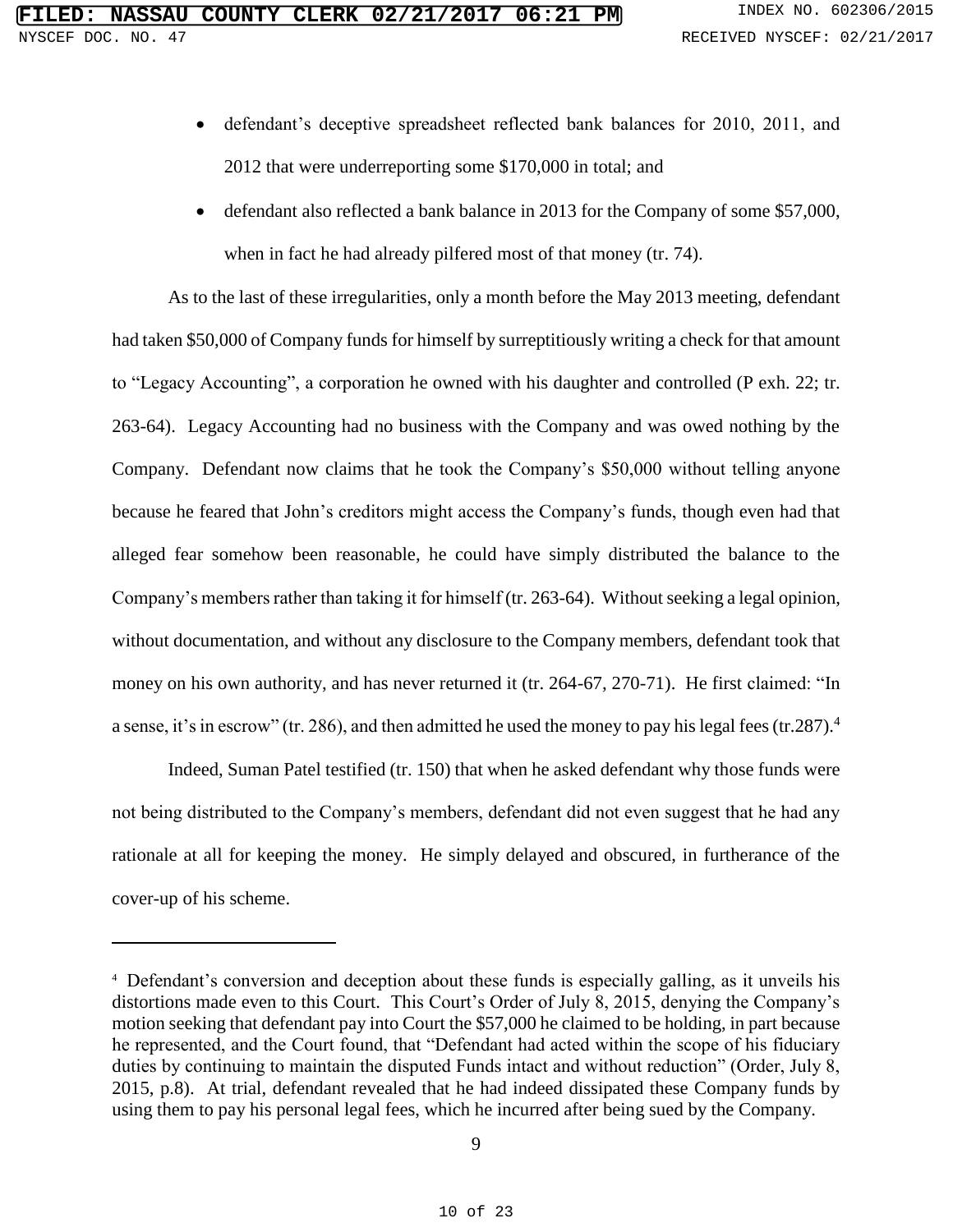During his time defendant had his hand in the Company's proverbial "cookie jar", defendant also paid himself increased accounting fees, claiming that he earned them because his role was greater than it had been when John managed the Company, but he also paid Crumpton significantly higher management fees for managing the Company's property (tr. 273-76). In fact, even after the fire destroyed about one-third of the property, and thus revenues from rent declined dramatically, defendant did not reduce his management fees or Crumpton's fees (tr. 313).

Several months after the May 2013 meeting, a controlling group of the Company's members wrote to defendant demanding by certified mail an accounting, and the associated production of a number of key financial documents (P exh.10; tr. 280-81). Defendant did not reply in writing, instead telling just one of the letter's signatories that he refused to respond (tr. 280-82).

In February 2014, with no relief from the mortgage arrears, the fire damage, or its weakened financial condition, the Company determined to sell the property to the mortgage lender, recovering some \$200,000 less the tenant's security deposits (P exh. 11; tr. 282). The resolution (P exh. 11) was executed by a controlling number of members, approving the sale, removing defendant from Company management, and authorizing John to bring this legal action for defendant's looting the Company while its revenues collapsed and the mortgage on its property foreclosed.

Defendant now claims that he had better offers to sell the property, but these unproven "offers" were at most verbal expressions of interest, not even made to defendant, that were nonbinding and legally unenforceable (tr. 283-84, 357-58).

Defendant also contends that the arrears were somehow John's fault, though in August 2009, the Company had only missed the preceding month's \$53,000 mortgage payment (P exh. 15). John, no longer able to fund the Company's shortfall as he had for years, allowed defendant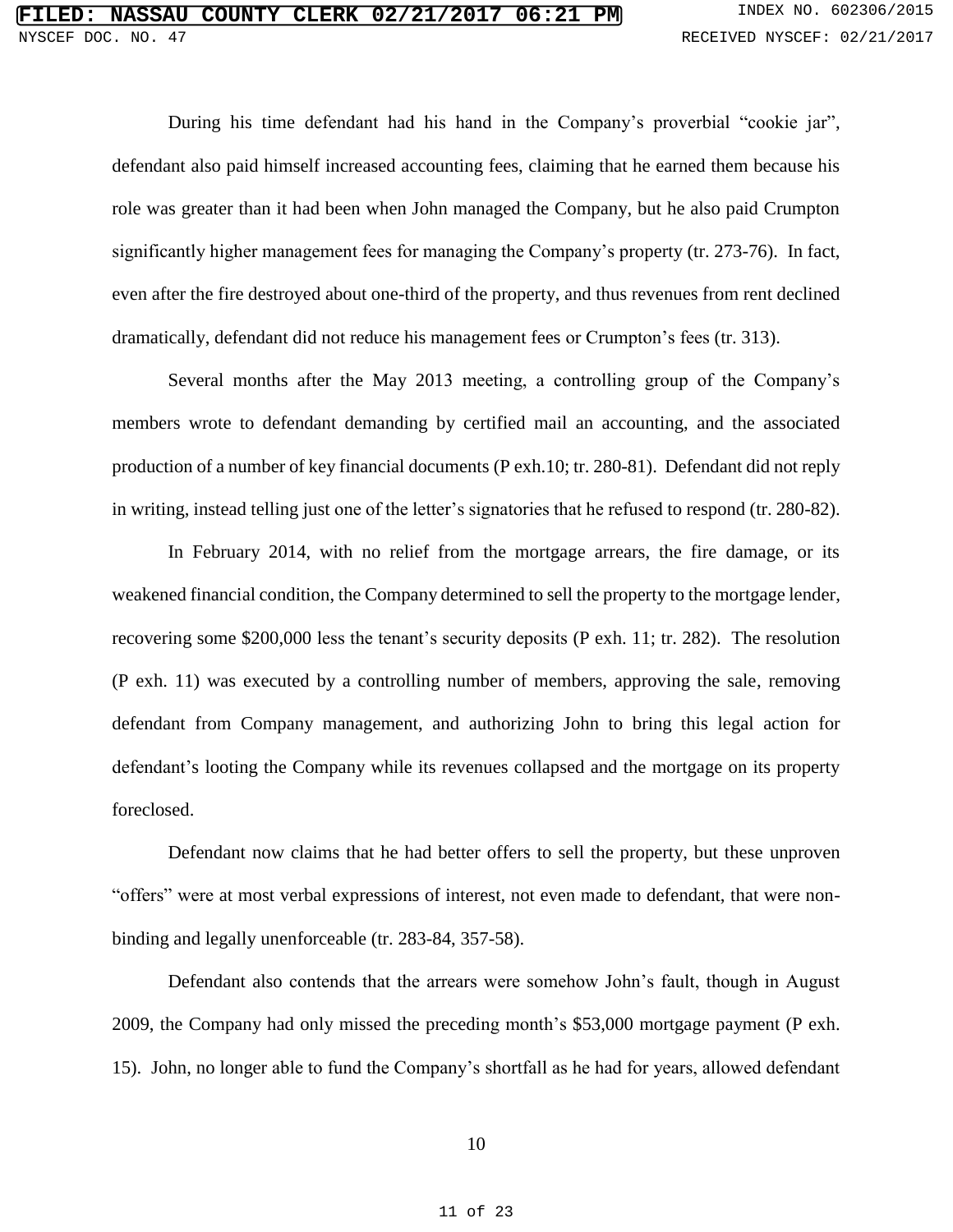to assume the management duties, which defendant used as a pretext to conceal the Company's true financial and physical condition for four years, and squeeze out of the Company whatever he could for himself and his business associates in other investments. Indeed, defendant's claim that John did not manage the property well is an outrage, but is also legally insignificant, as the instant litigation was brought by the Company against defendant (and not against John) for defendant's avaricious abuses and elaborate deceptions to hide them during the period September 2009 through 2013. Only the Company could assert any claims against John, if they existed, and only for the period of John's management which ended in 2009. Defendant attempts the classic "misdirection play", hoping to point the finger elsewhere to evade any scrutiny of his own nefarious conduct, but this effort to deceive the Court is to no avail. Even assuming *arguendo* that John had somehow wronged the Company prior to September 2009, this is irrelevant to the campaign of looting and active obfuscation that defendant wielded against the Company thereafter.

In sum, nothing defendant alleges against John or anyone else can absolve him of his liability to the Company for his pilfering Company assets, using Company funds to pay his own bills, appropriating Company deposits, traveling at Company expense, underrepresenting his accounting and management fees to Company members, overstating legitimate Company expenses, and hiding his own gross mismanagement from the Company and its members so he could continue to perpetuate his scheme.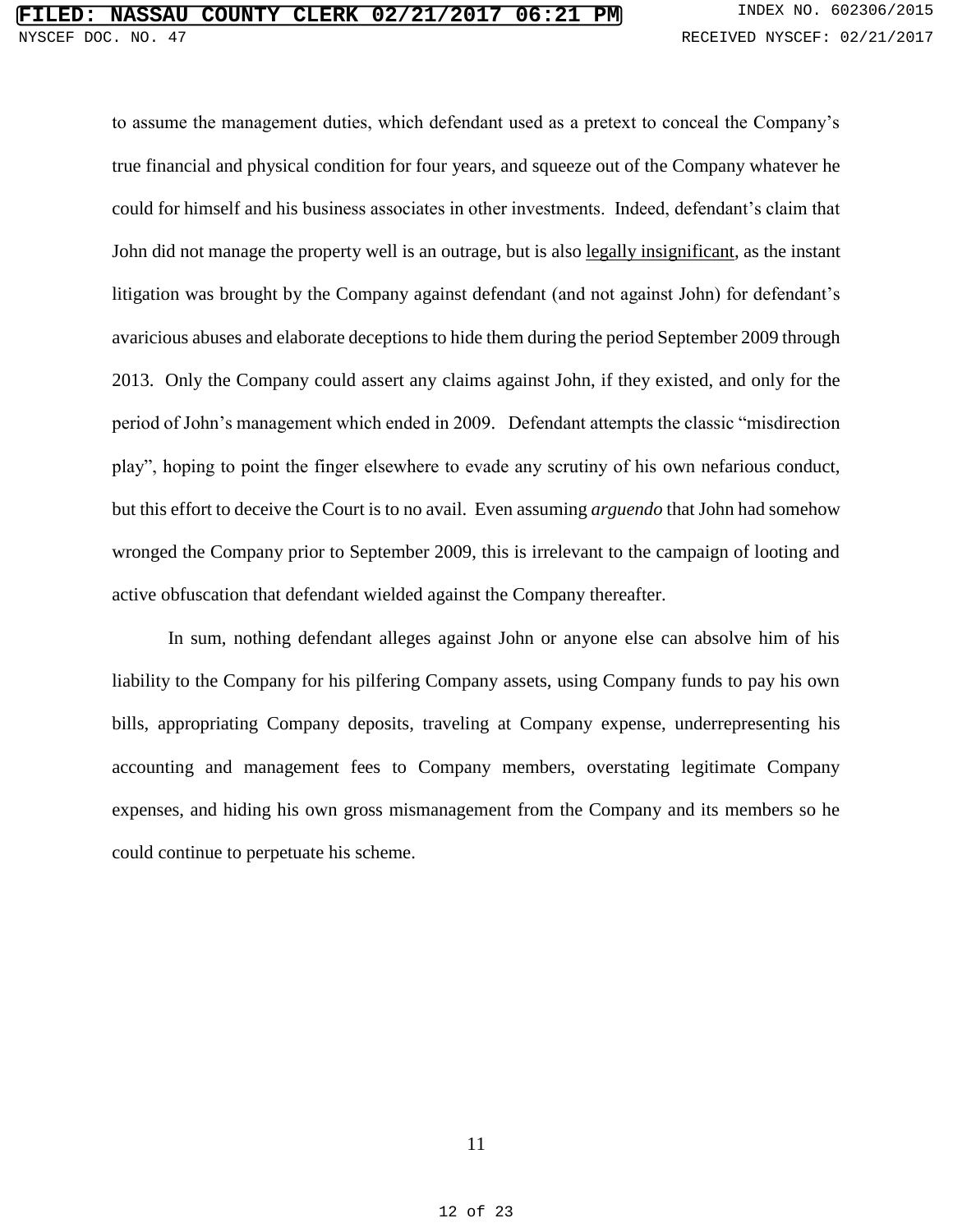#### **ARGUMENT**

### **PLAINTIFFS HAVE PROVED THEIR ENTITLEMENT TO THE COURT'S VERDICT**

At trial, plaintiff established all the elements of their first four causes of action, and are thus entitled to judgment. Plaintiff alleged in the Complaint defendant's gross negligence, breach of fiduciary duty, waste, and misrepresentation.

"To constitute gross negligence, a party's conduct must smack of intentional wrongdoing or evince a reckless indifference to the rights of others". *Ryan v. IM Kapco, Inc.,* 88 A.D.3d 682, 683, 930 N.Y.S.2d 627 (2d Dep't 2011). "[A] party is grossly negligent when it fails to exercise even slight care or slight diligence." *Ryan, supra*, 930 N.Y.S.2d at 627. *See Dolphin Holdings, Ltd. v. Gander & White Shipping, Inc.*, 122 A.D.3d 901, 902, 998 N.Y.S.2d 107, 109 (2d Dep't 2014); *Goldstein v. Carnell Assoc., Inc.,* 74 A.D.3d at 747, 906 N.Y.S.2d 905 (2d Dep't 2010). Here, as detailed below, defendant was grossly negligent in his self-dealing, deceptive mismanagement of the Company, having acted intentionally in an unreasonable manner, "in disregard of a known or obvious risk that was so great as to make it highly probable that harm would follow" and he did so with conscious indifference to the outcome. *See Matter of N.Y. City Asbestos Litig.,* 89 N.Y.2d 955, 956–57, 678 N.E.2d 467, 468 (1997).

A breach of fiduciary duty is established when a plaintiff proves the existence of a fiduciary relationship, misconduct by the defendant, and damages that were directly caused by the defendant's misconduct. *See Kurtzman v. Bergstol*, 40 A.D.3d 588, 590, 835 N.Y.S.2d 644, 646 (2d Dep't 2007); *Ozelkan v. Tyree Bros. Envtl. Servs. Inc.,* 29 A.D.3d 877, 879, 815 N.Y.S.2d 265 (2d Dep't 2006). A defendant managing a company who was engaged in self-dealing has breached his fiduciary duty. *Nathanson v. Nathanson*, 20 A.D.3d 403, 404, 799 N.Y.S.2d 83, 85 (2d Dep't 2005). Moreover, a managing member, like a corporate director, may be held accountable for the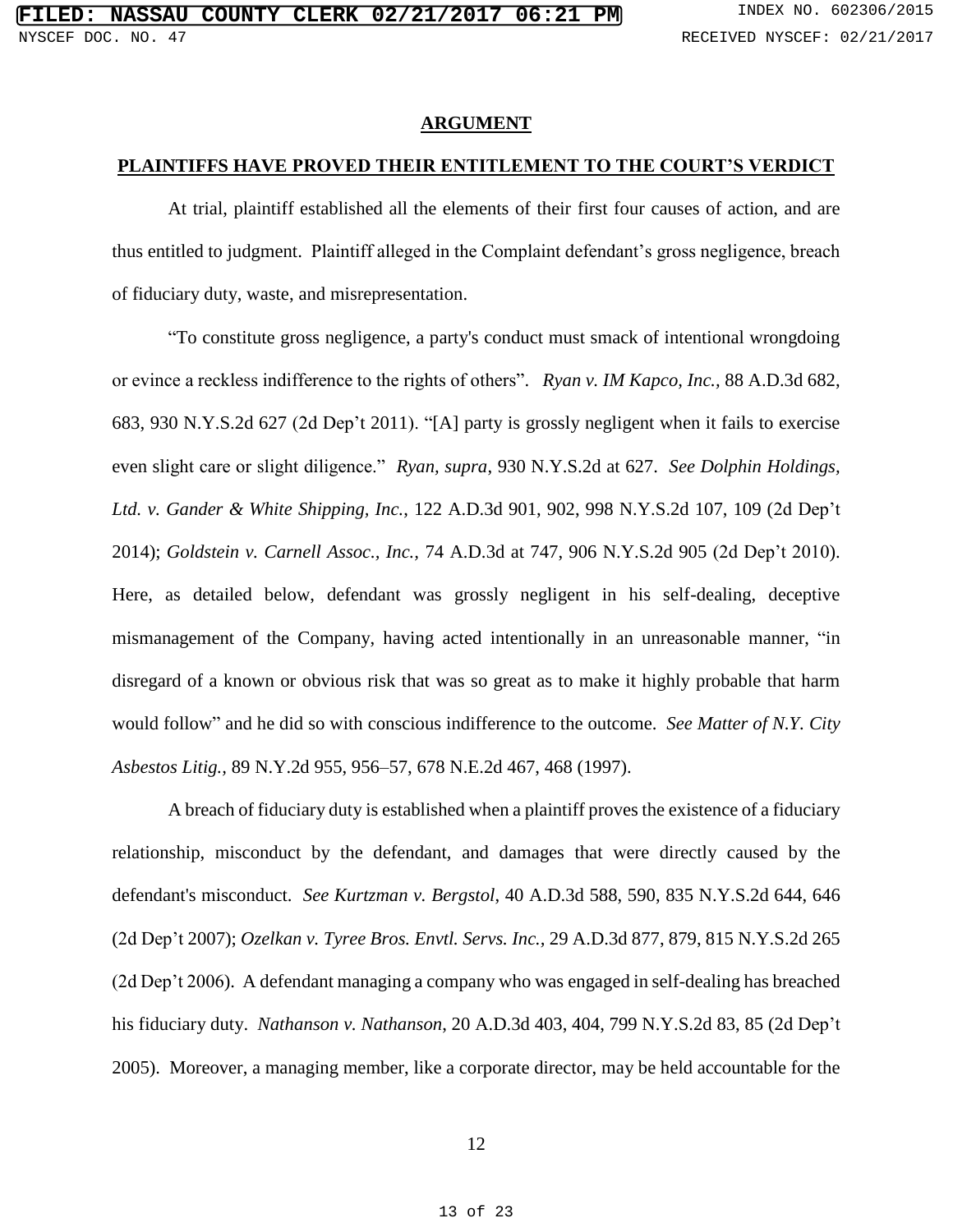waste of company assets whether intentional or negligent without limitation to transactions from which he benefits. *Rapoport v. Schneider,* 29 N.Y.2d 396, 403 (1972); *see 770 Owners Corp. v. Spitzer*, 25 Misc. 3d 1204(A), 901 N.Y.S.2d 902 (Kings Cty. 2009).

A fraudulent misrepresentation is established when the evidence shows a misrepresentation or a material omission of fact by a defendant which was false and known to be false by defendant, made for the purpose of inducing the other party to rely upon it, justifiable reliance of the other party on the misrepresentation or material omission, and injury. *Mandarin Trading Ltd. v. Wildenstein*, 16 N.Y.3d 173, 178, 944 N.E.2d 1104, 1108 (2011); *Lama Holding Co. v. Smith Barney,* 88 N.Y.2d 413, 421, 646 N.Y.S.2d 76, 668 N.E.2d 1370 (1996); *Channel Master Corp. v. Aluminium Ltd. Sales,* 4 N.Y.2d 403, 406–407, 176 N.Y.S.2d 259, 151 N.E.2d 833 (1958).

Defendant's liability to the Company on these causes of action must be viewed, first, against the backdrop of the inapplicable limitation of liability contained in the Operating Agreement (P exh. 1), which insulates a managing member from his acts of simple negligence or breach of duty, unless there is an adjudication that the managing member's "acts or omissions were in bad faith or involved intentional misconduct or a known violation of law . . . ." (Operating Agreement, ¶ 7[g]). The evidence at trial established defendant's gross negligence, willful breach of his fiduciary duty, intentional misrepresentation, and his grand cover-up, none of which is exculpated by the Operating Agreement. In context, and taken together as the hallmark of defendant's reign of greed over the Company, these facts establish his bad faith and intentional misconduct. Thus, the Operating Agreement's exculpatory language is of no avail.

Defendant's intentional and deceptive conduct was egregious from when he first captured control of the Company by defrauding the membership into believing he was qualified and wellintentioned. In September 2009, defendant – a CPA who had been the Company's accountant for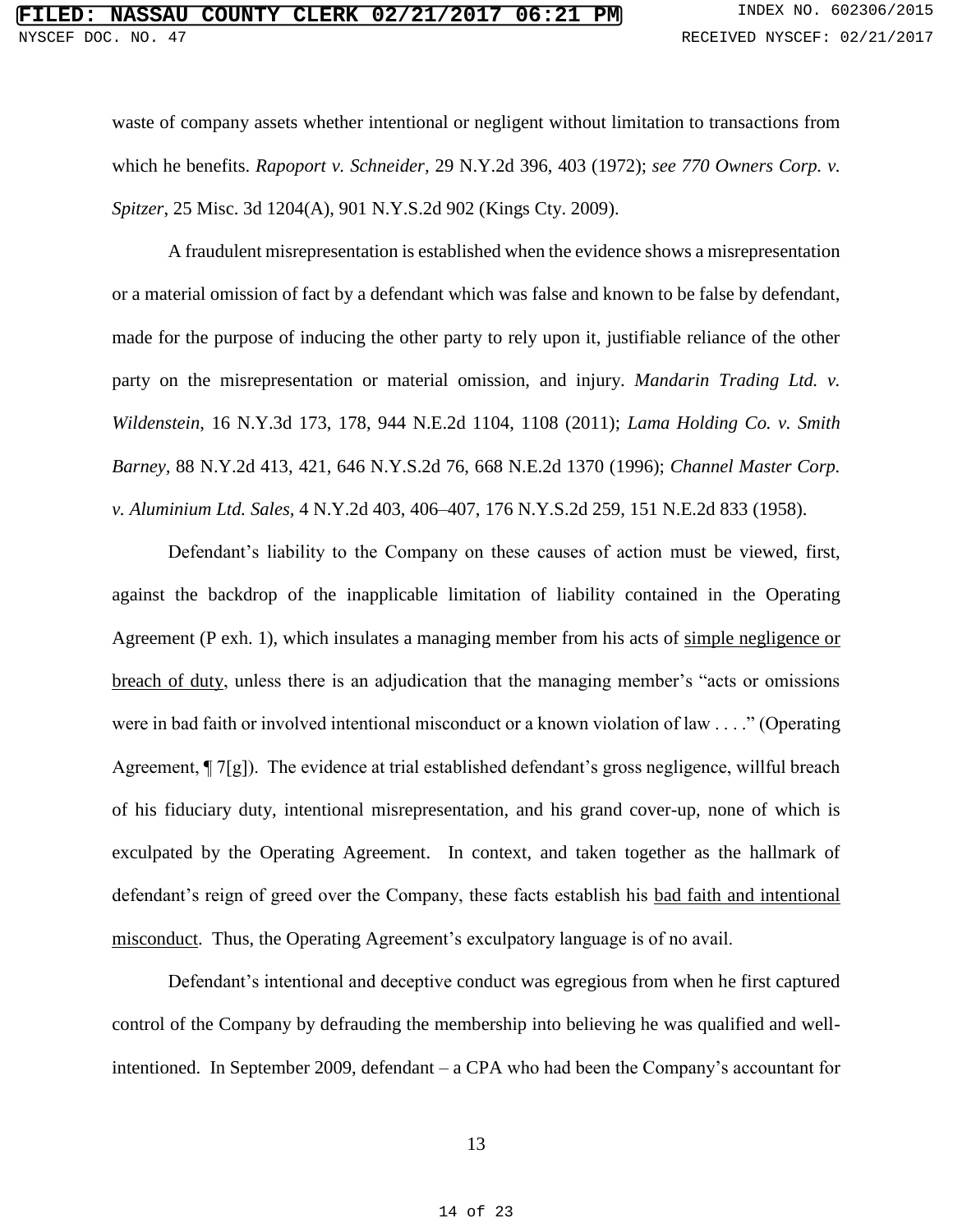nine years, and was intimately familiar with its operations – launched immediately into his scheme of abusing his unchecked, unsupervised power over the Company's finances. Without any Company resolution and without even informing the Company's members, defendant opened a new bank account, collected and deposited rents from the Company's tenants, and wrote Company checks to himself, and his cronies Crumpton and Hussain, both of whom worked for defendant at other investment properties. Defendant gave himself and Crumpton raises (P exh. 23; tr. 235, 351- 52), and defendant – a Certified Public Accountant -- paid Hussein (with whom he invested, and who admitted to a close personal relationship [tr. 324]) for what he claimed at trial were previously-earned fees, without any backup or proof (tr. 329). Indeed, defendant claimed that Hussein had the proof (tr. 233), and Hussein claimed that defendant had it (tr. 329). Nothing was reported to the Company's members.

Further, Hussein claimed that he had earned the Company funds that defendant gave him in 2009 by making an impossible 40 to 50 trips to the property in Wappingers Falls (90 miles away) during just a few months in 2009 before defendant assumed control (tr. 327-27).

By early 2010, defendant had expanded his scheme to using the Company as his personal stash, taking Company funds to pay for his Home Depot and fixture purchases for other investment properties, his personal appliances, cash withdrawals, travel to India, personal hotel stays, and entertainment (P exh. 25-A through 25-O; tr. 238-43). He never accounted to the Company or its thirty members for these amounts, and only at trial did he claim to have reckoned his thefts through some accounting maneuvers he could not describe, simply reassuring the Court without any proof that "[e]verything is adjusted." (tr. 239).

Even more suggestive of defendant's manipulations of Company funds for his own benefit is the mystery of no deposited rental income in June 2011 and December 2011, when rent would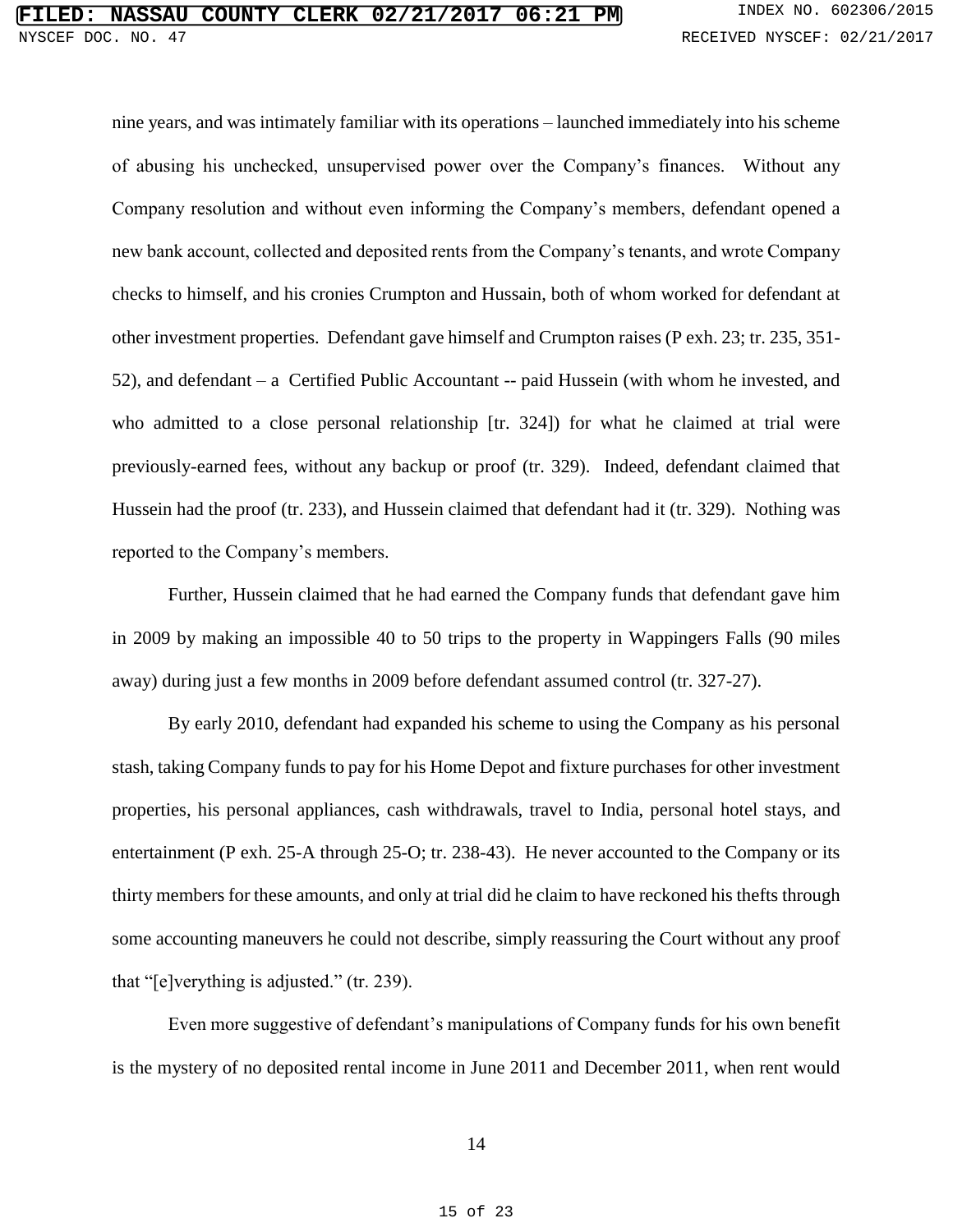have totaled in excess of \$70,000 (P exh. 25-H, 25-K). Defendant's predictable excuse is that the rents were deposited late, and appear in the following months' bank statements (tr. 243), but this is pure fiction: the July 2011 statement (P exh. 25-I) and the January 2012 statement (P exh. 25- L) reflect only the normal monthly deposit amounts for those months, and not the missing months' revenues. Defendant could not trace the missing June 2011 rental deposit through any of the ensuing months (tr. 243-44). Again, no information, explanation, or accounting were provided to the Company's members/investors.

Instead, at trial defendant tried his hand at expanding his cover-up to attempt to deceive this Court by producing an unverified, unreconciled, self-serving summary he prepared for trial (D exh. X), despite having had years to investigate how these rents "disappeared". The summary does not reflect where the missing deposits went, but simply provides in table format the same unsupported excuse.

It is in the context of these manipulations and diversions of Company assets that defendant must be judged for his other misconduct. As defendant was running the Company for his personal benefit from September 2009 through 2013, he passionately sought to avoid detection and investigation into Company affairs. After he mismanaged the fire insurance fiasco -- by effectively ignoring a \$100 repair and thus costing the Company its fire insurance coverage -- defendant was assiduous in keeping this perilous situation from the Company's members, lest they realize that defendant was unqualified to operate the Company, and thus might take away his "piggy bank". He held no meetings at all, and issued no notification to the members whatsoever to apprise them of the property's exposure, and he made no effort and enlisted no help from members to place new insurance (tr. 248-49). Risk of fire was known to defendant, having had a destructive fire at a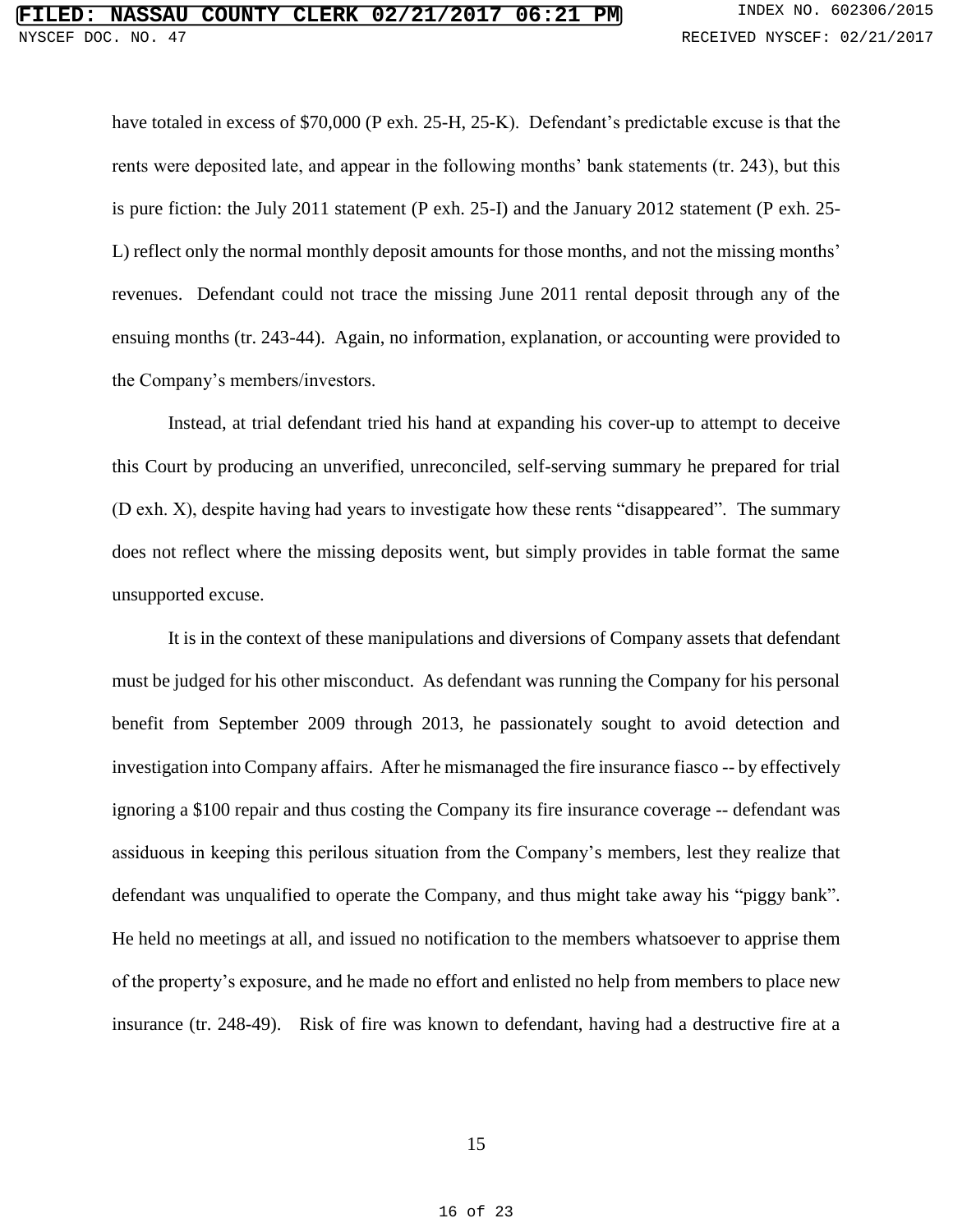different property he managed (tr. 250), yet he kept the loss of insurance coverage a secret for the next eight months -- when fire ravaged the shopping plaza – and beyond.

Even though one-third of the shopping plaza was destroyed by fire, defendant refused to call a meeting or notify the members that their asset had been crippled (defendant claimed that notification was unnecessary because "[i]t was in the news" [tr. 253]), largely because to do so would have surely led to a discussion of insurance coverage, its absence, the reason for its absence, and generally whether the Company was in good hands. To avoid that, and the risk that he would lose his personal access to Company funds, defendant reported nothing. He also reported nothing to the Company – to which he owed a fiduciary duty – when the mortgagee commenced foreclosure proceedings, and in fact, as detailed above, defendant conducted a meeting of Company members soon after the foreclosure and told them that a threat of foreclosure was looming, when he had already been served with process in the foreclosure action and had stopped paying the mortgage. All the while, payments to defendant and his associates continued unabated, even as property taxes went unpaid, and mortgage payments stopped.

In a last grab at the "golden goose", defendant then snatched the Company's bank balance by taking \$50,000 and sending it to his own private company (P exh. 22) and took some \$6500 for himself, offering the unlikely excuse that he was protecting it from unnamed creditors. Rather, as the evidence shows, defendant simply bled the Company of whatever he could get away with, reporting no issues and certainly no acts of his own gross negligence, abuse, or embezzlement, as he perpetuated the grand deception on the Company and its members to keep the scheme going. At trial, he alternated creatively between claiming that he still held the money in escrow, that he used it to pay legal fees, and that these two are essentially the same thing (tr. 286-87).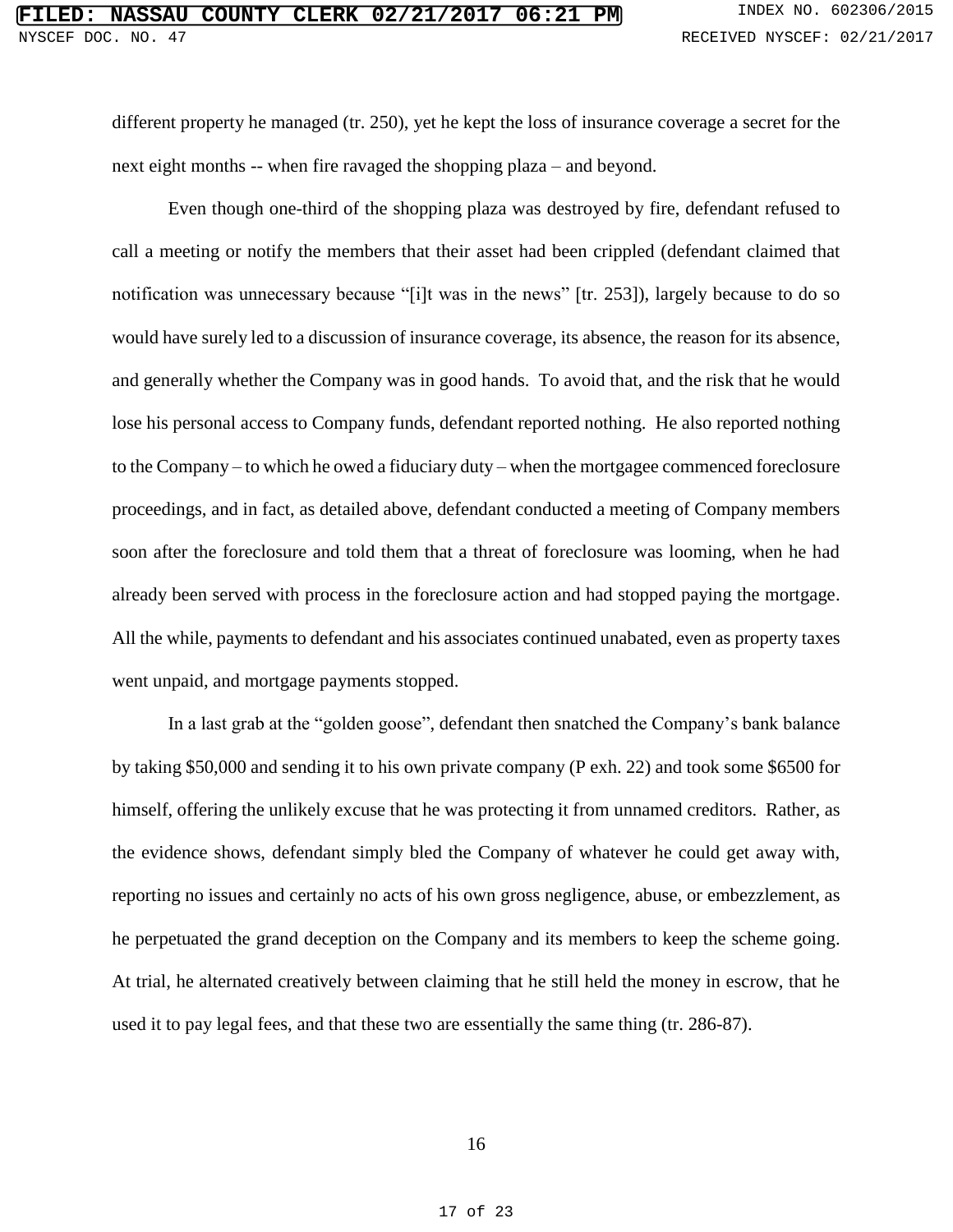Emblematic of defendant's hubris as regards his misconduct, and his imaginative statements at trial that he was keeping some unidentified record of what he had taken from the Company, he was asked if he had authority via a written agreement to take what he wanted and perhaps repay it later (which he never did):

Q: Did you do that pursuant to a written agreement?

A: No. In our business, that is not – everything is handshake, good faith.

Q: Who did you shake hands with on this \$50,000?

A: I was the caretaker. I didn't have to shake hands.

Q: You could decide, it was your call?

A: I was the manager. I was the caretaker. I don't need anybody's approval.

(tr. 265-66).

Defendant committed gross negligence in allowing insurance coverage on the Company's single asset to lapse and in allowing the shopping plaza property to remain uninsured thereafter. Defendant did nothing reasonable or meaningful to remedy that failure, as he failed to exercise even slight care or diligence. *See Ryan, supra*, 930 N.Y.S.2d at 627. Defendant acted "in disregard of a known or obvious risk that was so great as to make it highly probable that harm would follow" and he did so with conscious indifference to the outcome. *See Matter of N.Y. City Asbestos Litig., supra,* 89 N.Y.2d at 956–57. He owed the Company a fiduciary duty, and he breached it by concealing matters of enormous importance – loss and lack of insurance, calamitous fire, foreclosure, non-payment of taxes – only to allow his continued thefts and diversions from the Company's assets. *See Kurtzman, supra*, 40 A.D.3d at 590. He induced the Company's reliance by portraying himself as a knowledgeable and reputable CPA, while he obfuscated so his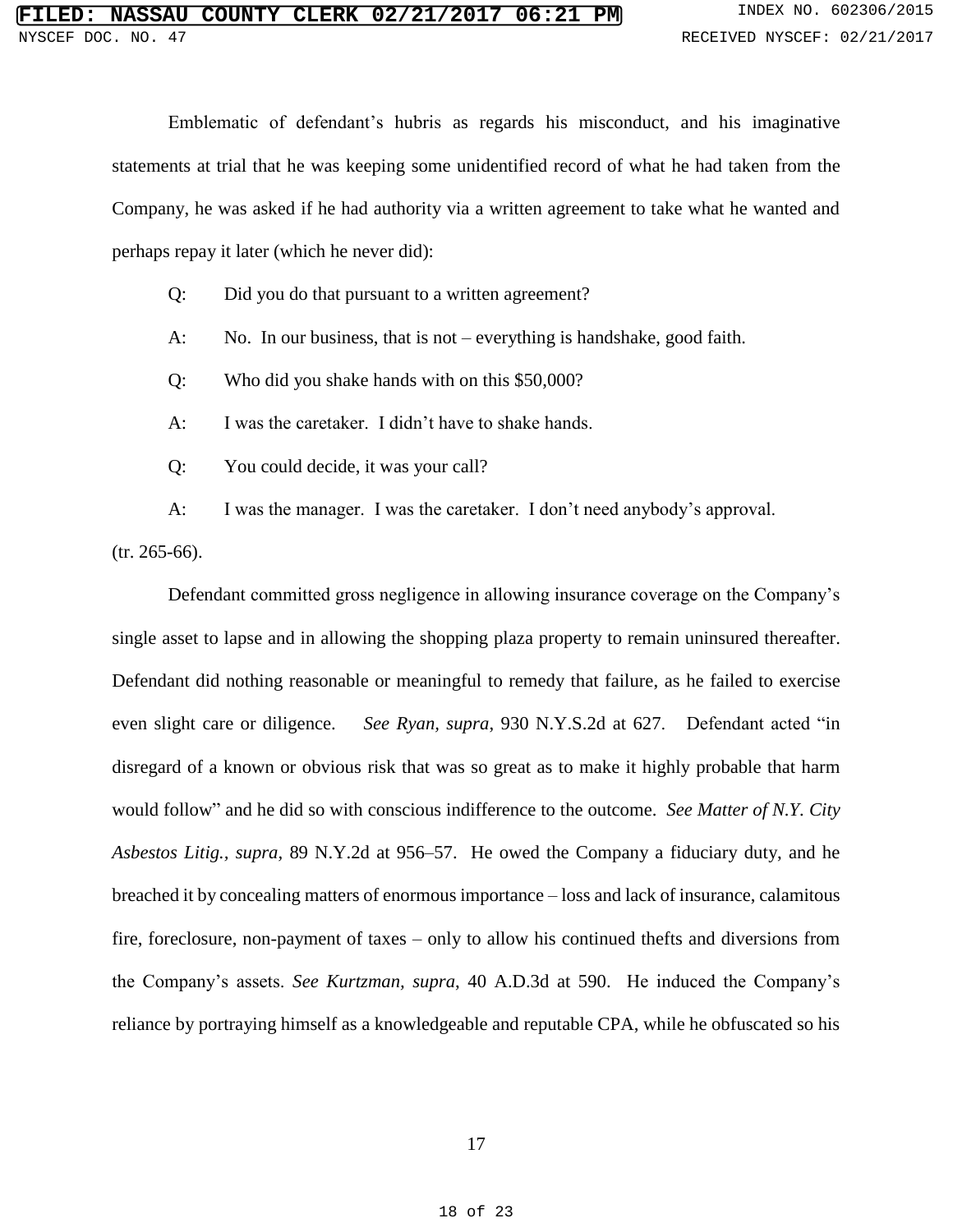conversion of funds could continue unchecked, until the Company's property lost almost all of its value and was sold back to the mortgagee.

Defendant's liability turns on two categories of damages he caused. First, he is liable for the monies he took from the Company: some \$6,300 in funds as reflected in the bank statements (P exh. 24); approximately \$30,000 paid to N.Y. Wonder Construction, apparently for some other defendant project; some \$48,000 in accounting and management fees he took but never reported to the Company; some \$20,000 in fees he billed the Company that are not reflected in his own spreadsheets; at least \$70,000 in missing rents; and the \$50,000 he gave to his Legacy Accounting firm, and \$6500 he took when he cleaned out the bank balance, yielding a total of \$230,300 in direct diversions by defendant.

Second, by inducing the Company's reliance upon him, and willfully doing nothing to secure fire insurance so that his boondoggle and looting of the Company could continue, he caused two crucial losses: the uninsured fire damage loss of \$875,966.93 (as reflected in the mortgagor's claimed loss statement, P exh. 20, p.2), and the inevitable consequence of that uninsured loss, namely, lost revenues, yielding a default on the mortgage and eventually the sale of the \$4.4 million property for a net payment of \$155,000. While this last and ultimate loss may be attributed in part to other contributing market factors, the record established conclusively that defendant's malfeasance, bad faith, gross negligence, breach of duty, greed, and fraud had a significant role in the financial collapse of the shopping plaza, and should bear proportionate liability, at no less than 50%.

Even aside from the loss of the property, defendant is liable to the Company for the other damages (*i.e.,* his thefts and the fire losses), which total, which total \$1,106,766.93.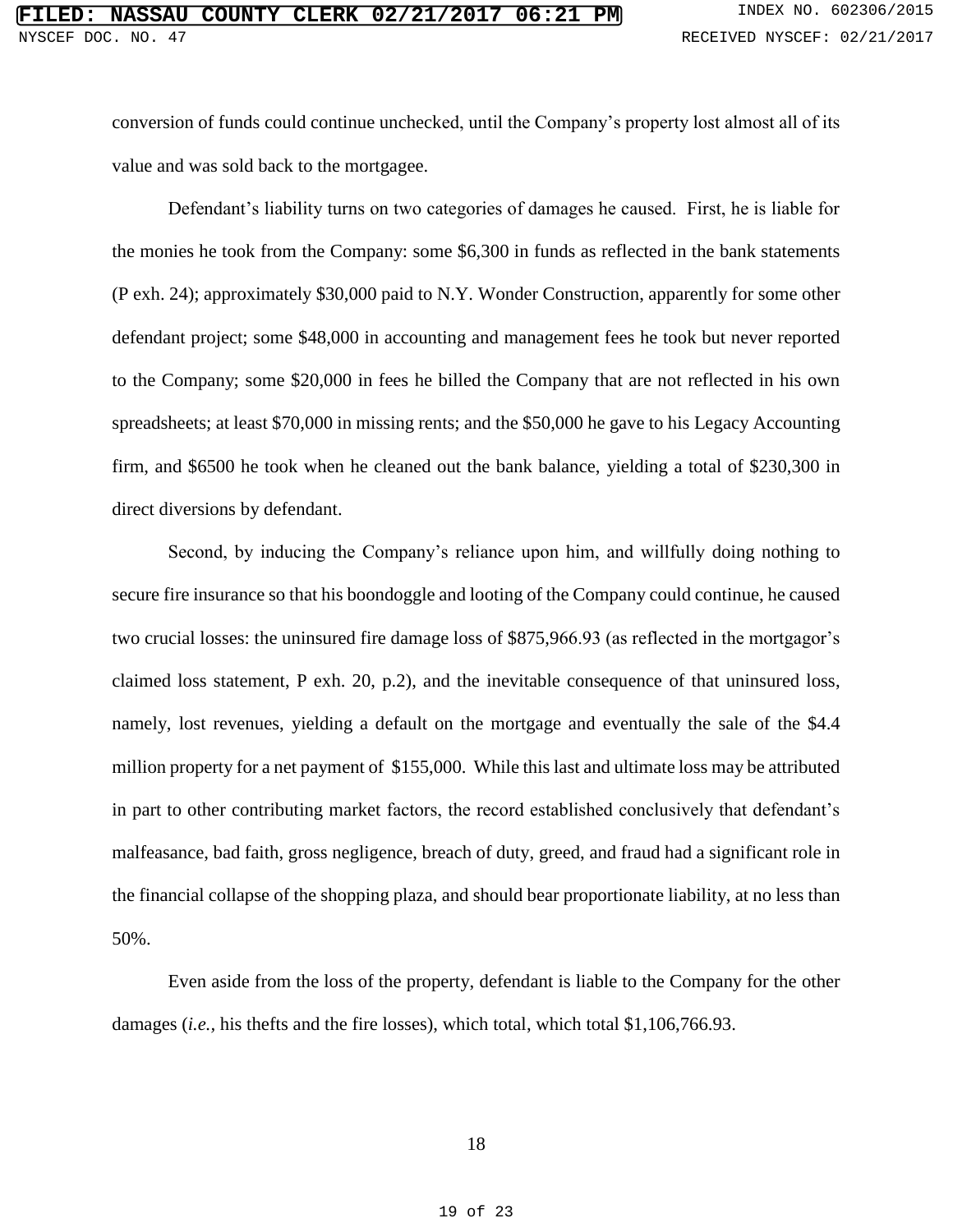Defendant's counterclaims – which remained unproved at trial – allege mismanagement by John prior to 2009, but as described above, that counterclaim is of no moment. Defendant concededly has no Company authority to make such claims, and in any case, even if he did, and even if he had somehow proved those derivative Company counterclaims at trial, the damage allegedly inflicted by someone other than defendant on the Company prior to 2009 is immaterial to and does not offset the damage inflicted by defendant on the Company after 2009.

Illustrative of defendant's desperate obfuscation was his submission to this Court at trial of an exhibit: an unsigned 2005 Company tax return (which ostensibly he found the day before trial), which defendant himself had prepared. In an effort to confuse the issue and deceive this Court into believing that John had *borrowed money from the Company*, counsel for defendant emphasized that the return carried an entry of some \$700,000 denominated as "loan to partners". The implication was flatly false.

First, the entry's designation was an accounting error -- by defendant himself! -- as the entry actually represented a distribution to the members (including defendant) following the first refinance transaction. It was labeled a loan – which it was not – to partners, as all members received a dividend distribution..

Second, there was no evidence of any loans to John or any other partners; on the contrary, John had loaned money consistently to the Company, and it was undisputed at trial that the Company – and defendant himself! – allowed him to file UCC security statements for his loans *to the Company*, and defendant twice approved the refinance of Company debt so it could repay John what it owed him (tr. 37-38, 224-25; P exh. 12).

Of course, when defendant began to run the Company without John, he realized (as detailed above) that without such loans, the Company's rent roll was often insufficient to cover its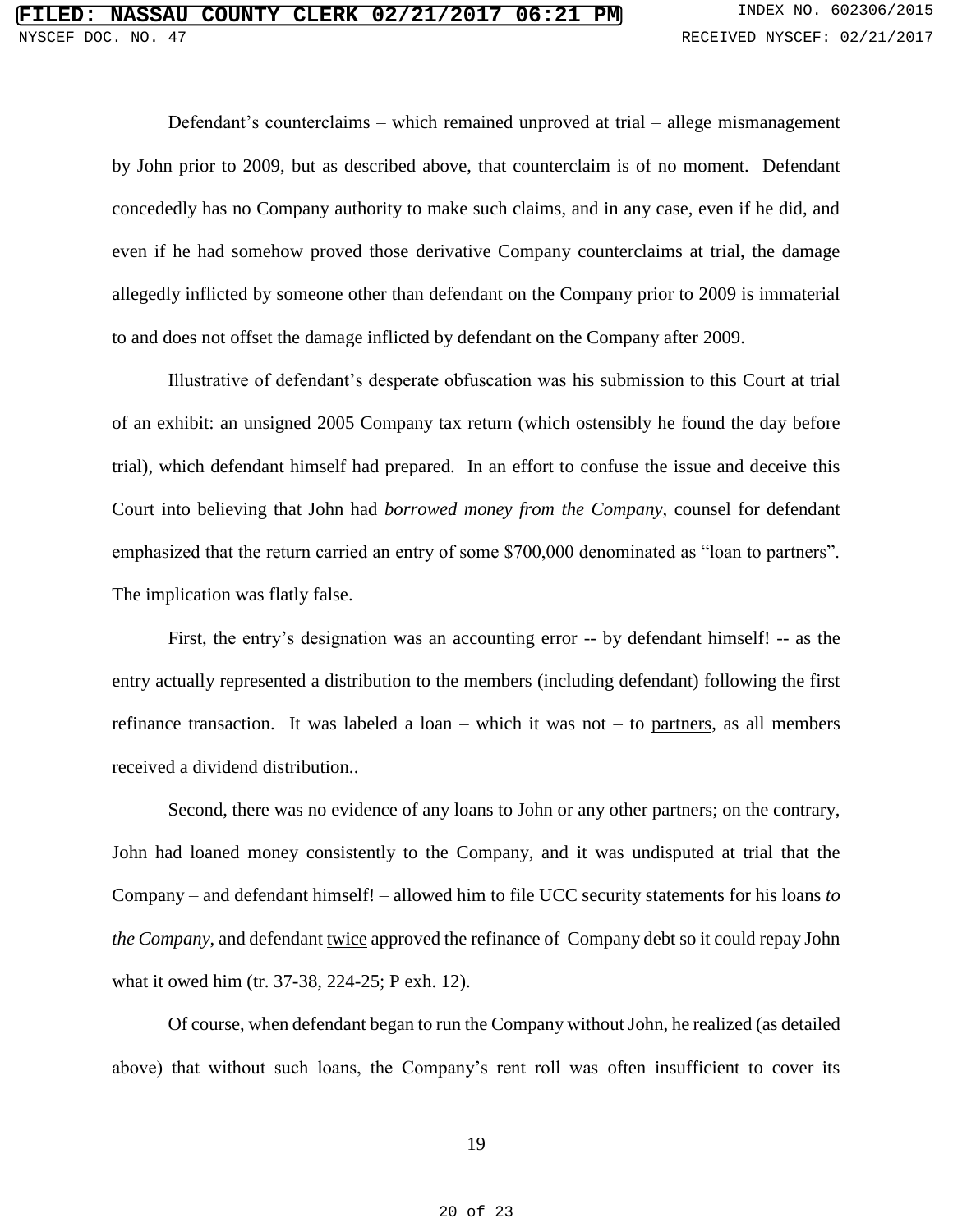expenses. Indeed, John testified that in the one year of the period of his management for which bank statements were still available (2007), he consistently made such loans to cover the Company's shortfall (P exh. 29; tr. 26-35).

All of this, though, is a red herring. Even if defendant could succeed in distracting this Court from his own fraudulent, malicious, and greedy conduct, and the devastating damage he inflicted on the Company, by pointing at something John did or did not do during his tenure, that dodge would fail to accomplish either of the two strategies defendant prays might succeed: substantiating his bogus counterclaim or blaming John for the Company's eventual losses.

As to the former, defendant does not even state a counterclaim, as he does not even allege claims for which he has been damaged. If he instead purports to make a pseudo-third-party claim against John on behalf of the Company (which he does neither derivatively in the Company's name nor with Company approval), that claim also fails as the Company has no such claims, and even if it did, they would all be untimely as having occurred a decade or more before this litigation began. Moreover, even if the Company had a tenable claim against John and pursued it, that recovery would obviously not be an offset to the Company's claims against defendant.

As to the latter strategy, defendant cannot blame John for defendant's ravaging of the Company for his own personal gain during his reign of greed from 2009 through 2013. He assumed complete control (having been the Company's accountant for the preceding nine years) when the Company was only one month behind in its mortgage, still had fire insurance coverage, still had paying tenants, was depositing rents collected to be spent on Company expenses, and did not have to face a disastrous fire without even compensation for clean-up, much less rebuilding. More to the point, when defendant took over, he grabbed the purse strings and controlled the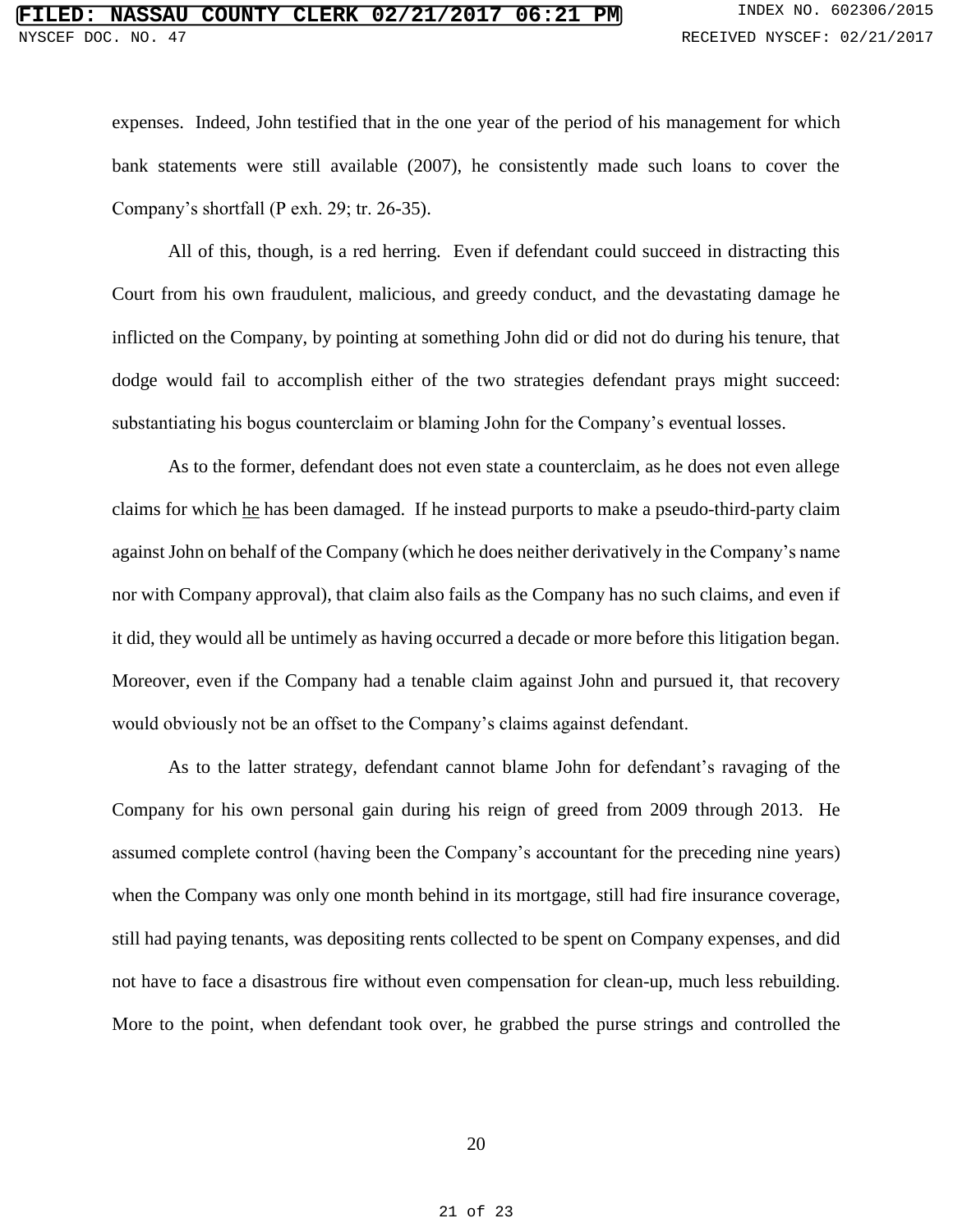information, and he manipulated both in dereliction of his fiduciary duties for his own benefit for as long as he could.

In short, defendant's purported counterclaim is not a counterclaim, and even if it were merely an untimely claim against John, defendant lacks standing to assert derivative claims. Further, even if such derivative claims were viable, they cannot offset defendant's liability to the Company for his breaches of duty, misrepresentations, and conversions.

Defendant's only excuses and defenses at trial were his unsupported contention that he was keeping track somewhere of all his pilfering of the Company and will pay it back one day, and that while he was manifestly incompetent in his mismanagement of the Company and actively hid his incompetence and corrupted accounting from the Company's members as best he could for as long as he could, these were mere errors and not a breach of his fiduciary duty, gross negligence and misrepresentation.

Defendant is plainly wrong. The evidence at trial showed that he acted in disregard of the obvious risk of not having fire insurance coverage, and made no effort whatsoever to solve this problem (by simply getting a new policy) for over eight months, so that the highly probable harm that followed – an uninsured fire loss – crushed the Company financially. *See Matter of N.Y. City Asbestos Litig., supra,* 89 N.Y.2d at 956–57. Defendant managed the Company to his own interest, engaging in unabated self-dealing right down to his theft of the last \$56,500 in the Company's bank account, all the while reporting nothing to the Company's members, thus breaching his fiduciary duty. *See Nathanson, supra*, 20 A.D.3d at 404. The evidence also showed defendant's wanton misrepresentations (in his distortions in the spread sheet finally presented to the members) and his conscious material omissions by informing none of the members of the Company about the loss of insurance, the fire, his thefts, the mortgage foreclosure -- all misrepresented for the